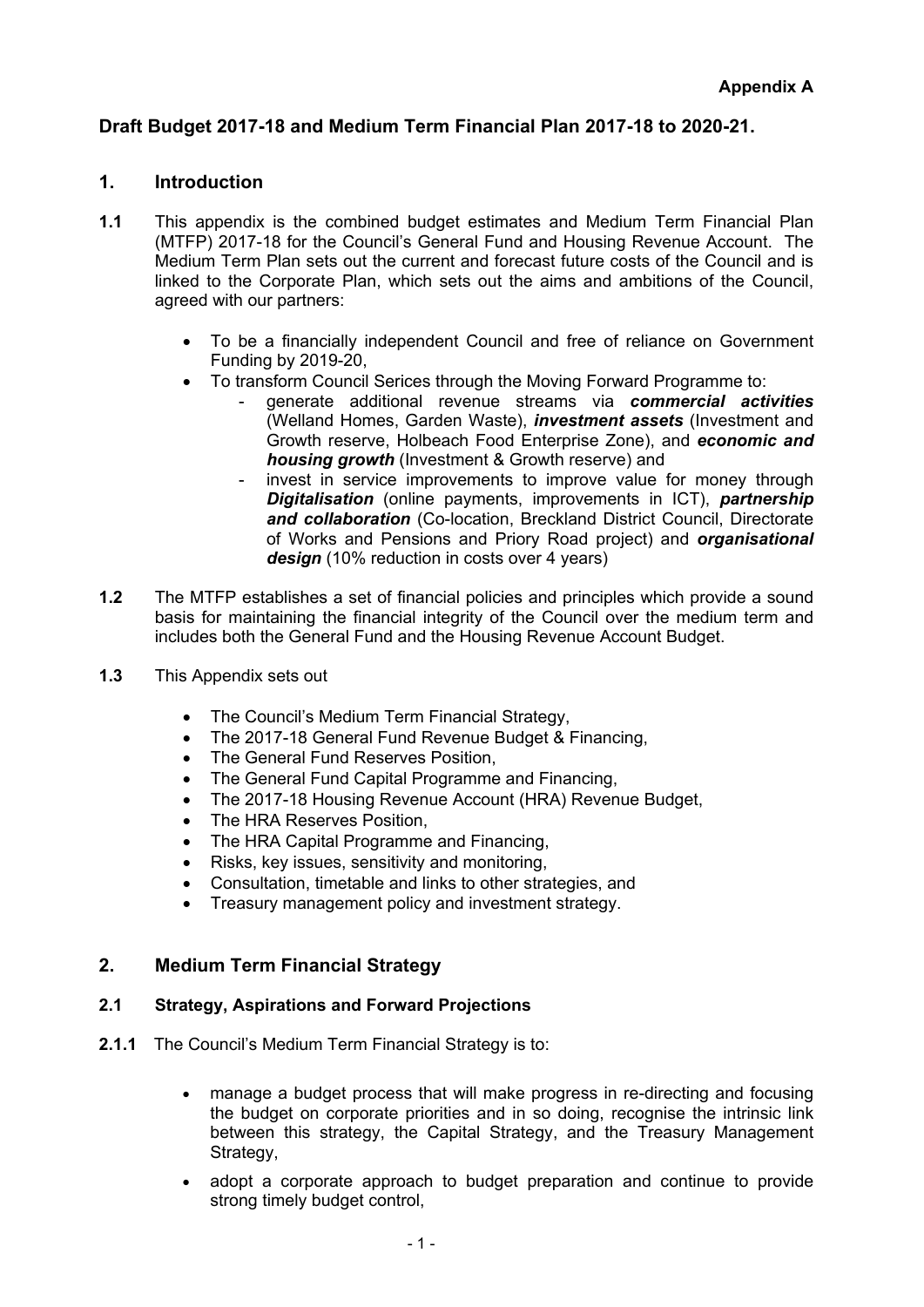- use sound modern financial systems procedures and principles and promote electronic record keeping and approval processes,
- ensure financial performance reporting remains integrated with financial reporting and business planning,
- ensure there is rigorous scrutiny of the financial planning process and work towards a more effective consultation process to engage the public and stakeholders,
- maintain balances and reserves that will provide for known risks and liabilities and provide capacity for managing peaks in expenditure,
- operate strategies on capital and external funding that supports the Council's corporate objectives,
- undertake a risk assessment of material items of income and expenditure and report the risks to Members as part of the budget setting process,
- manage and use our resources to deliver value for money and better sustainable outcomes and efficiencies for local people,
- set realistic targets for trading accounts and if services fail to achieve these they will be subject to a more fundamental review.
- aim for a minimum balance on the Collection Fund,
- prepare robust and realistic income and resource requirement plans for the next five years,
- promote take up of benefits and reliefs,
- maximise income collection, and
- recognise our role in the community throughout and beyond the period of economic hardship by providing assistance to individuals, groups and businesses.
- **2.1.2** A key aspect of the Council's strategy to cope with the financial challenges that it faces was the creation of Compass Point Business Services (East Coast) Ltd, (CPBS), a company jointly owned with East Lindsey District Council. This innovative development is designed to deliver greater efficiency in the provision of back office services. The company is established to provide Information Technology, Human Resources, Financial Services, Customer Services and Revenues and Benefits. It is projected to make savings totalling over £30m over a 10 year period, with South Holland's share being in excess of £10m.
- **2.1.3** These strategies will be achieved through the working practices set by the relevant departments. The effectiveness of these strategies and the underlying principles can be monitored by key outputs such as:
	- Annual audit letter,
	- Financial plan,
	- Governance and Audit Committee reports,
	- Annual Governance Statement (AGS),
	- Grants returns submitted to deadlines, and
	- Governance and performance reports.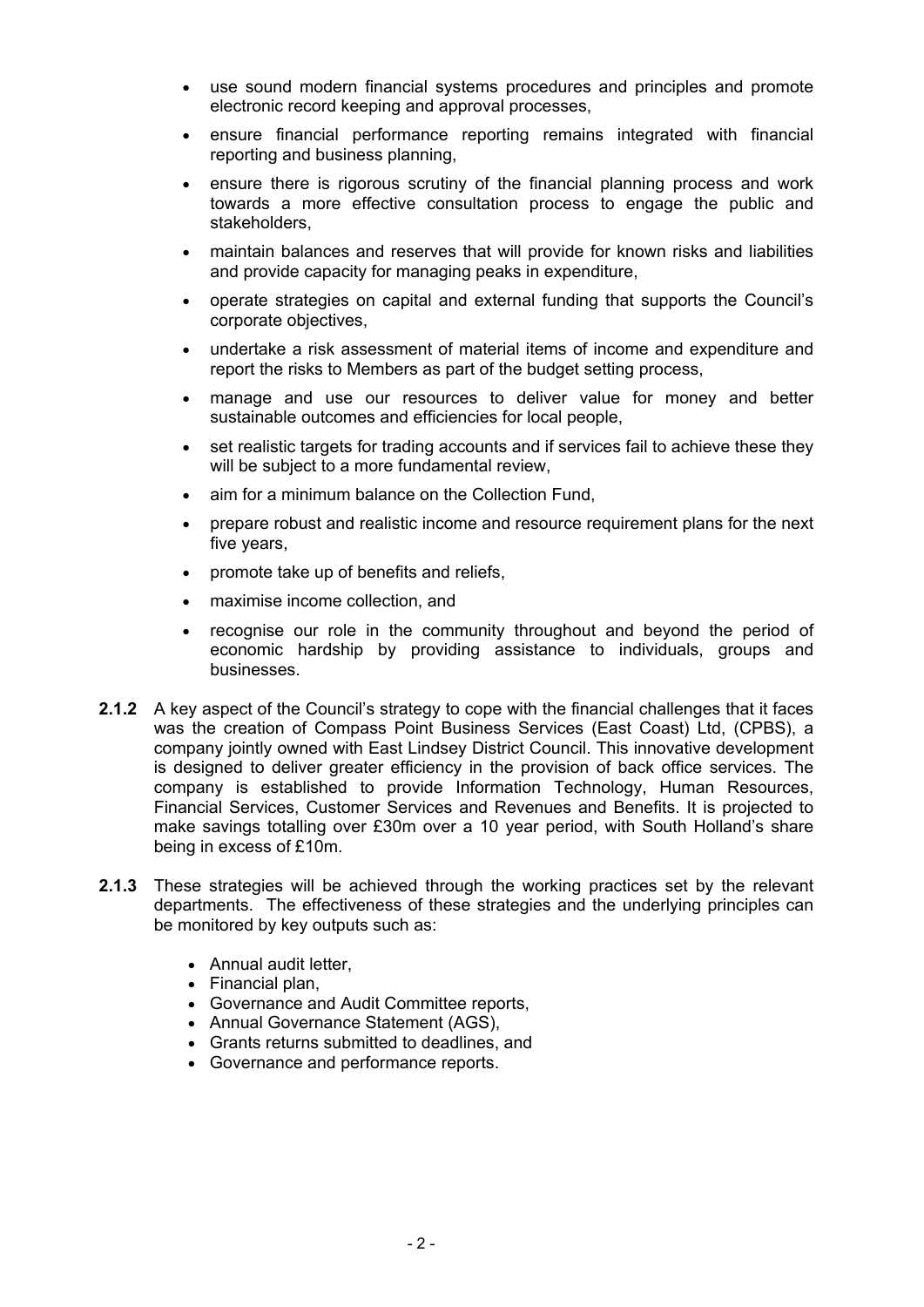## **2.2 Budget principles**:

- **2.2.1** The following principles have been used in the budget preparation process in order to:
	- Provide a consistent and authorised approach to the preparation of revenue and capital estimates,
	- Ensure estimates are prepared in line with available resources, and
	- Ensure that estimates are prepared to reflect corporate priorities.

## **Key budget principles:**

- Detailed working sheets are maintained for all budget headings and these are prepared by the budget manager, with the exception of central items.
- Central items are calculated by the CPBS accountancy team. The central items include items such as: salaries, insurance, support service recharges, capital accounting entries, interest paid and received, pensions, National Insurance (NI), special expenses, mobiles phones and postage.
- The full effect of known pay awards is incorporated into the estimates and a provision made for future years, based on national guidance (taking into account any Central Government policies).
- Staffing estimates are prepared on the basis of approved staffing levels as provided by Human Resources and have been signed off by budget managers. These estimates include an allowance for employers NI, superannuation contributions and lump sum amounts.
- Controllable expenditure is defined as expenditure on employees, premises (excluding business rates), transport and supplies and services - but excluding internal recharges.
- There will be no allowance for inflation, unless contractual or related to salaries.
- We seek additional scrutiny and challenge for accessing capital resources and ensure that the programme only reflects schemes that are sufficiently scoped to allow delivery.
- A review of fees and charges to ensure optimisation of income where consistent with policy.
- Some service areas of high or unpredictable spend in previous years have been considered in detail others remain largely viable budgets and have not been zero based
- Working papers have been prepared by budget managers for each controllable budget. This will assist future challenge.
- To set a balanced budget with no long term dependency on General Balances.
- To work towards a zero balance on the collection fund.
- Only the 2017-18 budget will be formally approved, future years are indicative only for both revenue and capital but form an important picture of our financial sustainability.

## **2.3 Budget Requirement and Forward Estimates**

- **2.3.1** Outline estimates through to 2020-21 are shown in **Appendix B**. In compiling these figures we have followed the assumptions included in this report and made specific adjustments to service budgets as and where budget holders have advised of a change over the medium term. In addition significant reductions in expenditure or increases in income will be required from 2017-18 onwards, to take account of the reductions in Government funding.
- **2.3.2** Work has been carried out to challenge budget costs in order to reduce both in-year and on-going base budgets without impacting on core service levels. However the Council will experience increasing inflationary pressures on core budgets and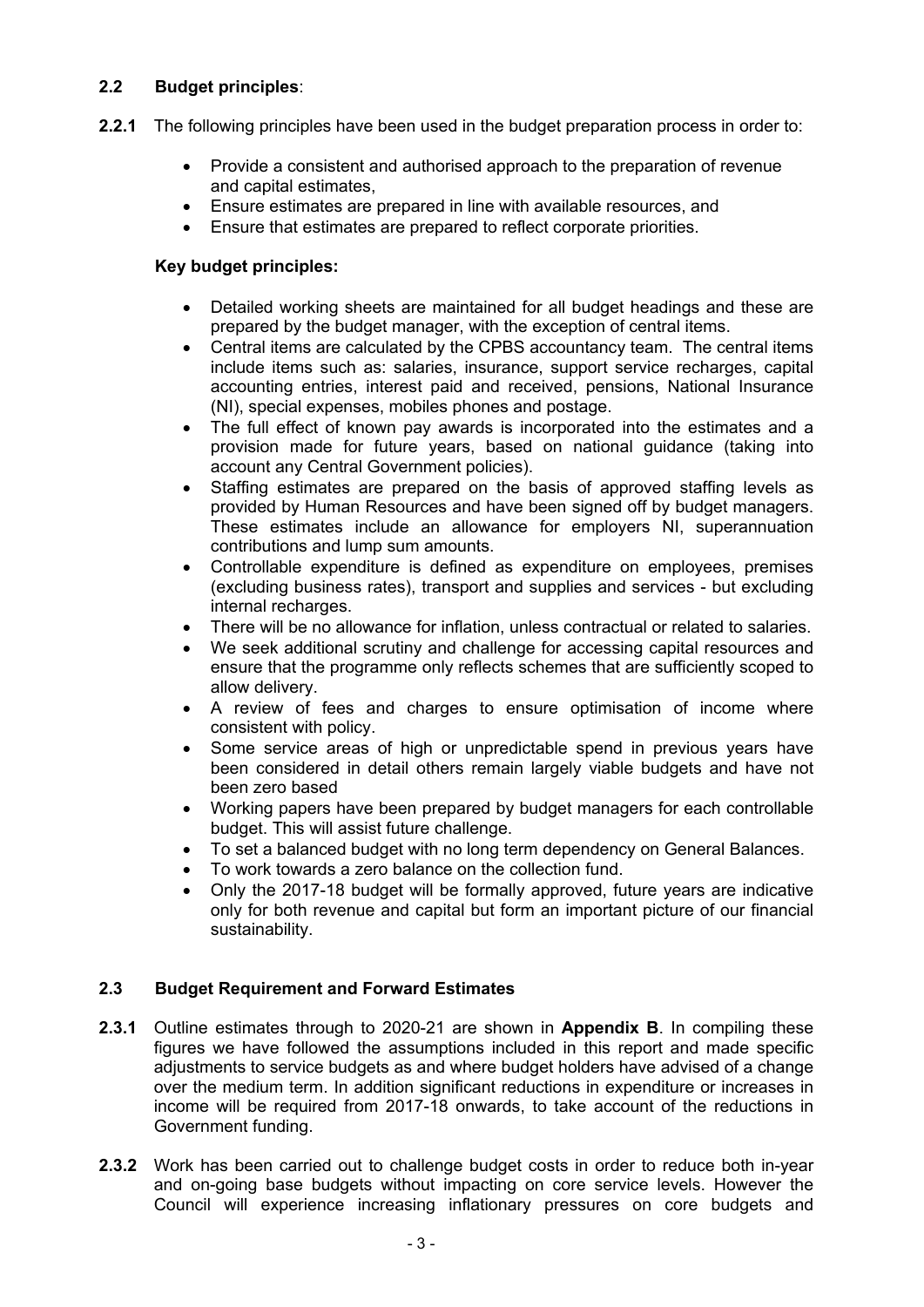continuing reductions in government grant funding, as well as further uncertainty on business rates retention. The Council's Transformational Moving Forward Proramme, an efficiency and income generation programme, is currently in progress and estimates include benefits from this activity which will in turn underpin a sustainable financial position in the longer term.

- **2.3.3** As part of the Moving Forward Programme, a number of potential schemes to generate savings and increased income have been explored at officer level. Areas being considered which currently have a high level of spend or will require a greater review to reduce costs and provide services differently include:
	- Consideration of fees and income policies (including Internal review and benchmarking exercise),
	- Review of public owned assets including a strategic asset plan review,
	- Grants Review.
	- Alternative management models for key assets
	- Further shared service opportunities.
	- Growth opportunities including generating income streams from asset ownership,
	- Green Waste and further waste opportunities, and
	- Welland Homes.

## **3. General Fund Budget & Financing 2017-18**

## **3.1 External Financing – 2017-18 Provisional Settlement**

#### **3.1.1 Background**

In response to the 2016-17 Local Government Finance Settlement, the Council successfully applied for the Government's four year Local Government Finance Settlement offer, using the Moving Forward programme as the basis of the efficiency plan.

Only a small amount of the Local Government Settlement is now received in the form of Revenue Support Grant (RSG). Instead of receiving a fixed funding amount from government, since 1 April 2013 we have been increasingly reliant on a new model which is geared towards the local raising of funds. Changes to schemes in respect of non-domestic rates (NDR) and localised council tax reduction scheme (LCTRS) have brought a greater degree of risk and variability to the Council's funding.

Under this government policy a proportion of NDR income is retained by district and county councils through a system of top-ups and tariffs. The remaining NDR income is centralised by government and distributed back to local authorities through the formula grant process.

As well as the potential for the authority to attract additional income through retained business rates there is also the risk of uncertainty through a reduction in the amount of business rates that it collects. One of the key areas of uncertainty relates to appeals against rateable values for business premises, with the potential for successful appeals being backdated for a number of years.

The Revenue Support Grant will continue to be reduced over the coming years, as greater emphasis is placed on generating business rates growth and increasing the tax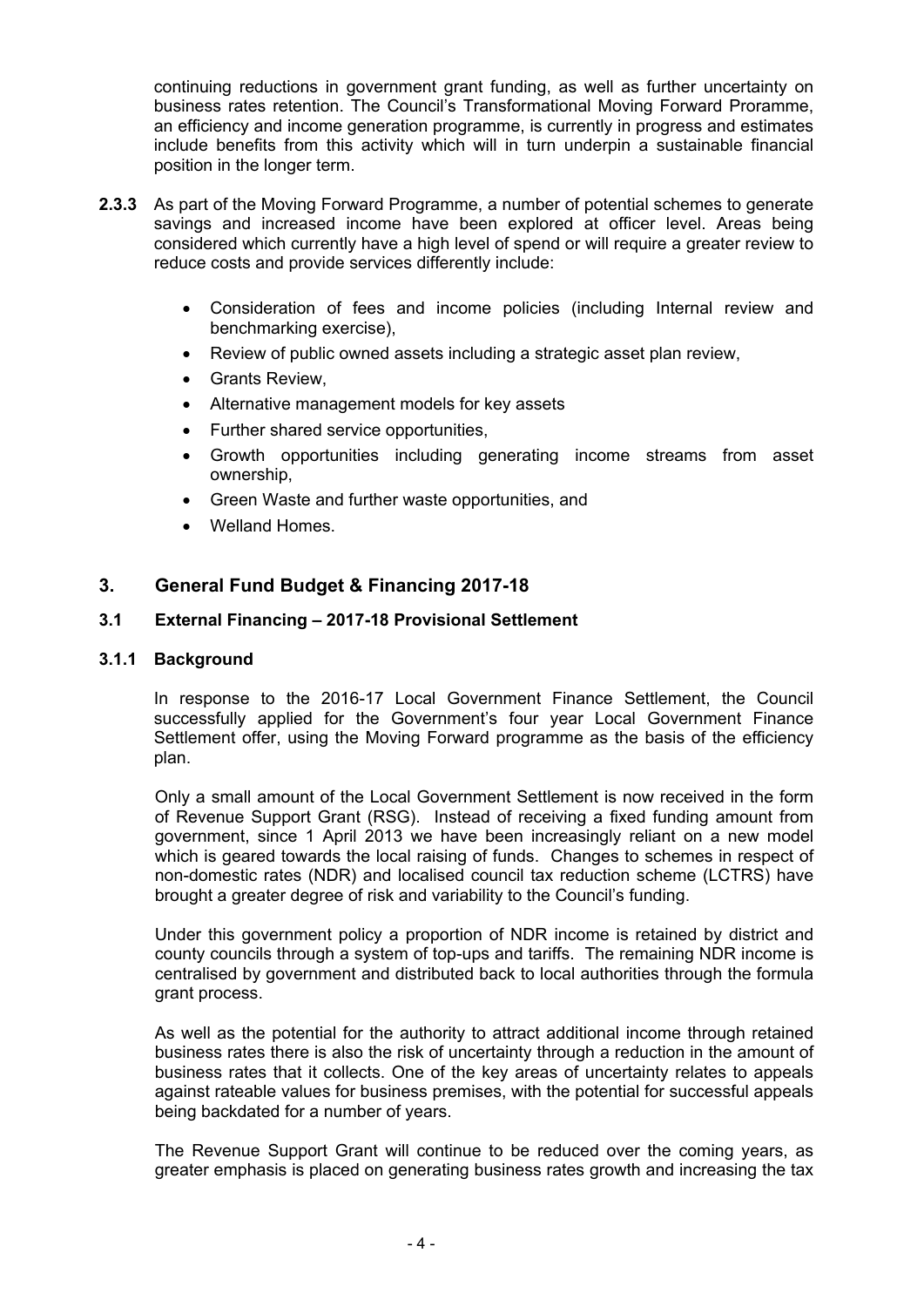base through encouraging the development of additional homes and bringing privately owned empty homes back into use.

## **3.1.2 Revenue Support Grant (RSG)**

The provisional Settlement consultation paper for 2017-18 was released on 15 December 2016. The value of the four year settlement has not changed so there is no impact compared to the budget set last year. The values for RSG included in the budget remain the same at:

| <b>Financial Year</b>     | <b>RSG</b><br><b>Receivable</b><br>£000 |
|---------------------------|-----------------------------------------|
| 2016-17 (for information) | (1,666)                                 |
| 2017-18                   | (1,072)                                 |
| 2018-19                   | (693)                                   |
| 2019-20                   | (271)                                   |
| 2020-21                   | Nil                                     |

## **3.1.3 New Homes Bonus (NHB)**

The consultation includes a number of changes to New Homes Bonus:

- A reduction in the number of years payments are made from 6 years to 5 years in 2017-18 and then to 4 years from 2018-19 (for existing and future years allocations),
- No payment will be made on housing growth below 0.4% of the council tax base in each year (and the government will retain the option of making adjustments to this 0.4% baseline in future to reflect significant and unexpected housing growth),
- From 2018-19 the Government will consider withholding NHB for homes built following an appeal, and
- No proposal to withhold payments for areas without a local plan in 2017-18.

The Council currently utilise £286k of New Homes Bonus to support the General Fund Budget each year with the balance invested through the Investment and Growth Reserve. The proposed changes in the draft settlement will reduce the amount contributed to the growth fund by £511k over the medium term, compared to the 2016- 17 MTFP:

|                                          | <b>Total</b><br><b>NHB</b><br><b>Receivable</b><br>£000 | To<br><b>General</b><br><b>Fund</b><br><b>Budget</b><br>£000 | To<br><b>Investment</b><br>& Growth<br><b>Reserve</b><br>£000 | <b>Contribution</b><br>to I&G in<br>2016-17<br><b>MTFP</b><br>£000 | Change<br>£000                 |
|------------------------------------------|---------------------------------------------------------|--------------------------------------------------------------|---------------------------------------------------------------|--------------------------------------------------------------------|--------------------------------|
| 2017-18<br>2018-19<br>2019-20<br>2020-21 | (1, 385)<br>(1, 103)<br>(1,040)<br>(901)                | (286)<br>(286)<br>(286)<br>(286)                             | (1,099)<br>(817)<br>(754)<br>(615)                            | (1, 457)<br>(809)<br>(765)<br>(765)                                | 358<br>(8)<br>11<br>150<br>511 |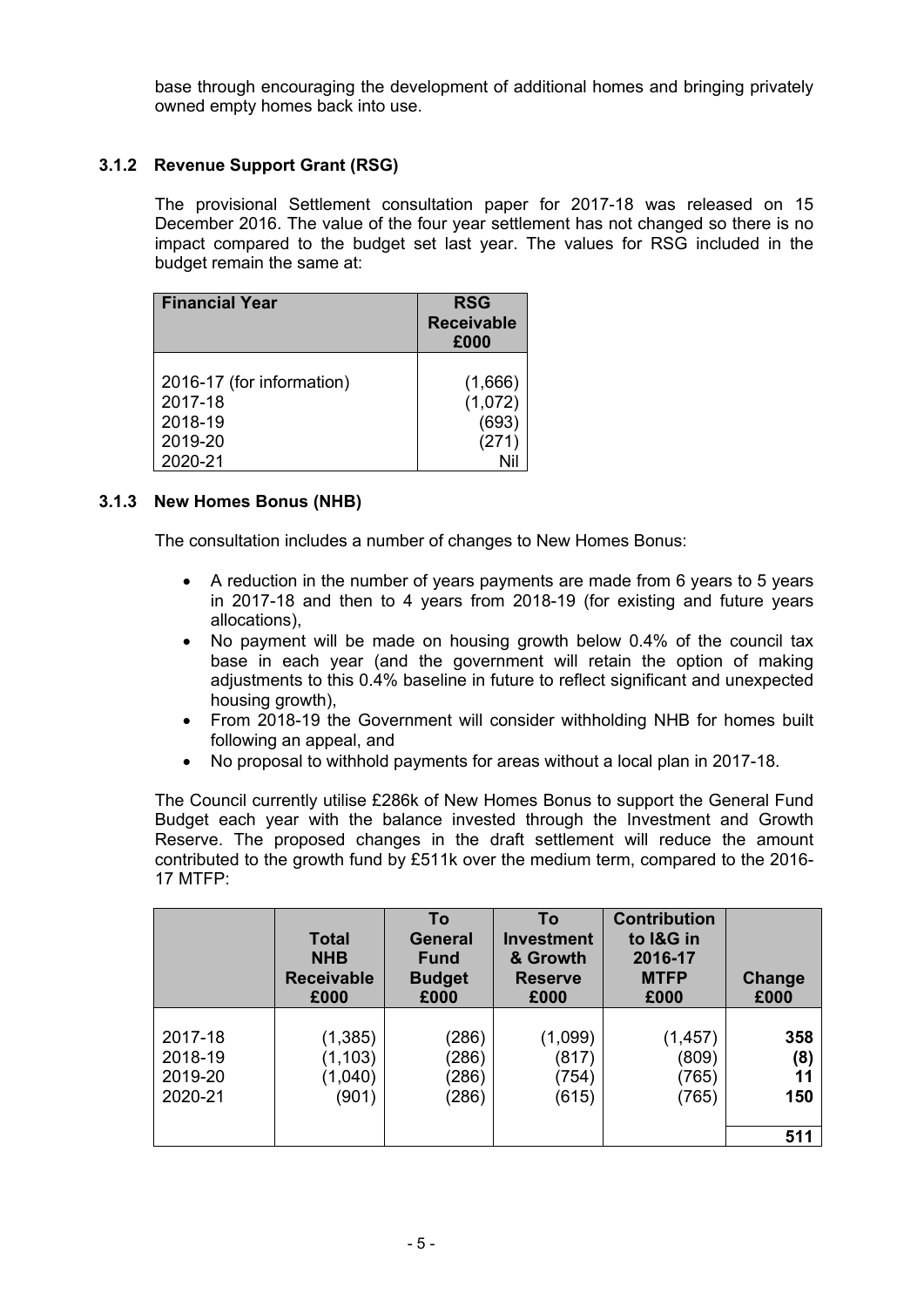## **3.1.4 Rural Services Delivery Grant (RSDG)**

This grant is to remain and will be paid to the upper quartile of local authorities based on the super-sparsity indicator. The values confirmed in the 2017/18 Settlement agree to the indicative values provided in 2016. The amounts included within the draft budget are:

| <b>Financial Year</b>                | <b>RSDG</b><br><b>Receivable</b><br>£000 |
|--------------------------------------|------------------------------------------|
| 2016-17 (for information)<br>2017-18 | (158)<br>(128)                           |
| 2018-19                              | (98                                      |
| 2019-20                              | (128)                                    |
| 2020-21                              |                                          |

## **3.1.5 Business Rates (NDR)**

The recent revaluation exercise for business rates takes effect from 1 April 2017. This is a revenue neutral exercise nationally, however at a local level bills and income may rise or fall, dependent on the mix of businesses in an area. The Settlement includes a formula which aims to adjust local authorities income to ensure (as far as is practicable) that the retained income is the same after revaluation as immediately before.

## **3.1.6 Total Financing – 2016-17 to 2020-21**

The table below shows the impact of the 2017-18 settlement within the overall financing of the authority:

| <b>Area</b>                                            | 2016-17<br><b>Budget</b> | 2017-18<br><b>Budget</b> | 2018-19   | 2019-20   | 2020-21   |
|--------------------------------------------------------|--------------------------|--------------------------|-----------|-----------|-----------|
|                                                        | £'000                    | £'000                    | £'000     | £'000     | £'000     |
| <b>Financing</b>                                       |                          |                          |           |           |           |
| Council Tax                                            | (4, 240)                 | (4, 433)                 | (4,613)   | (4,796)   | (4,983)   |
| Non Domestic Rates                                     | (3, 734)                 | (3, 974)                 | (4, 100)  | (4, 247)  | (4, 402)  |
| Revenue Support Grant (RSG)                            | (1,666)                  | (1,072)                  | (693)     | (271)     |           |
| <b>Rural Service Delivery Grant</b>                    | (158)                    | (128)                    | (98)      | (128)     | (128)     |
| New Homes Bonus Grant                                  | (1, 734)                 | (1,385)                  | (1, 103)  | (1,040)   | (901)     |
| <b>Spalding Special Expenses</b>                       | (201)                    | (204)                    | (204)     | (206)     | (206)     |
| Town & Parish Councils                                 | (691)                    | (713)                    | (728)     | (743)     | (758)     |
| Collection Fund Deficit/(Surplus) - Non Domestic Rates | 970                      | 573                      | 0         | 0         | 0         |
| Collection Fund Deficit/(Surplus) - Council Tax        | (140)                    | (61)                     | 0         | 0         | $\Omega$  |
|                                                        |                          |                          |           |           |           |
| <b>Total Financing</b>                                 | (11, 594)                | (11, 397)                | (11, 540) | (11, 432) | (11, 378) |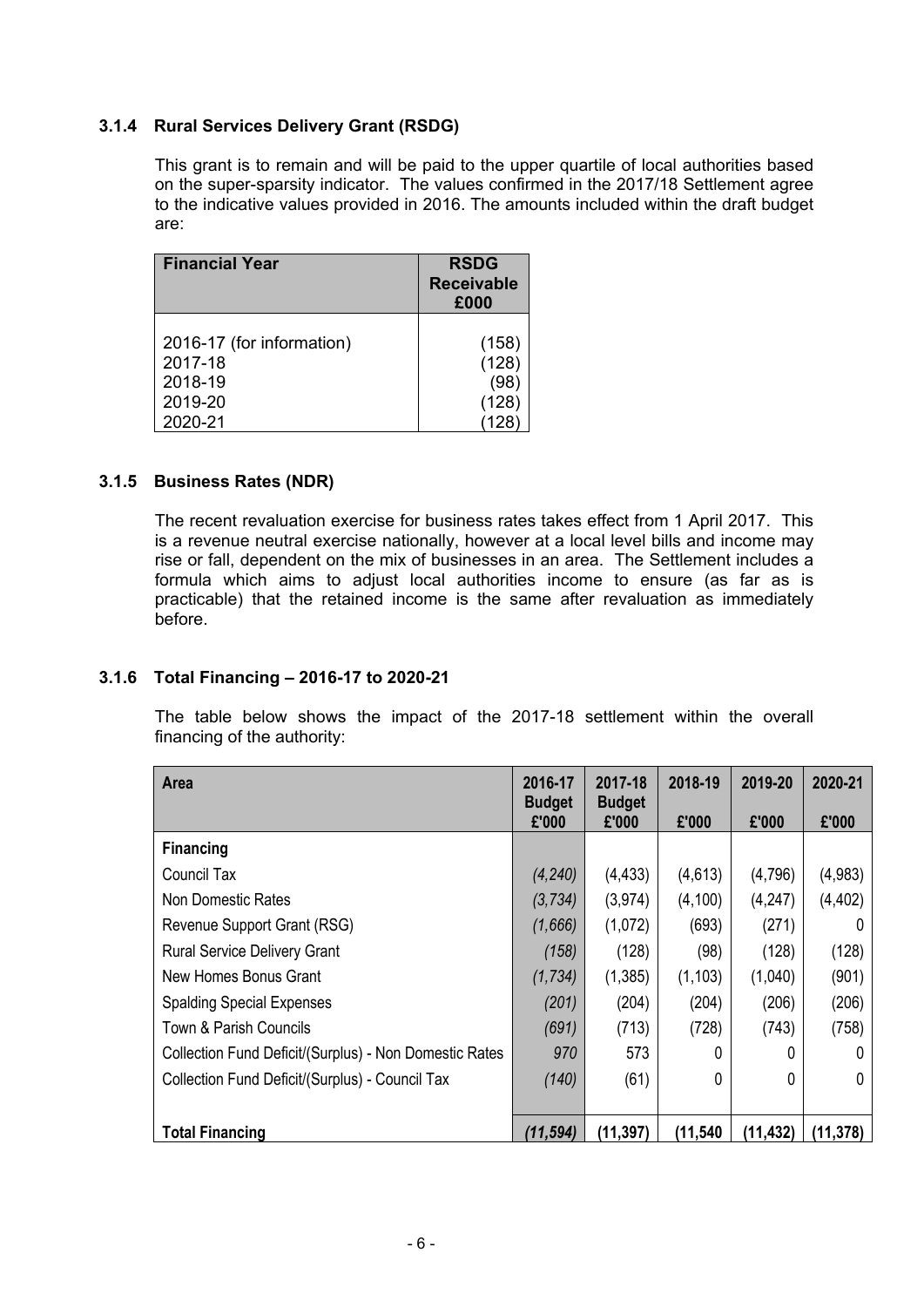## **3.2 Collection Fund**

- **3.2.1** Each year the Council is required to calculate the balance on its Collection Fund.
- **3.2.2** Current estimates indicate a £61k surplus in 2017-18 for council tax and a zero balance in future years.
- **3.2.3** In addition there is an estimated Business Rates deficit of £573k in the 2017-18. This is as a result of a significant increase in the provision made for the power stations appeals (£2.7m) in 2016-17, as estimated by Analyse Local, which is included in full in the Collection Fund. This is partly offset by a reduced levy payment in 2016-17 which will be carried forward through the Council Tax Reserve to mitigate the impact of the deficit in 2017-18. Should these appeals be unsuccessful in future years, the provision would be reversed and the Collection Fund would result in a surplus, of which the Council would account for a 40% share.

## **3.3 Council Tax Base**

- **3.3.1** Delegated authority was given to the S151 Officer to approve the tax base, as legally this must be set in the period 1 December to 31 January each financial year. The local Tax Base has now been revised to reflect:
	- Changes to the baseline number of properties during 2016,
	- The impact of the amended Local Council Tax Support Scheme, and
	- Assumed growth.
- **3.3.2** The Council Tax base for 2017-18 is 26,892 properties, an increase of 361 properties over the final 2016-17 tax base giving additional income of approximately £44k.

## **3.4 Budget Summary 2017-18**

**3.4.1** The following table shows the headline financing figures relating to the budget estimates for 2017-18 compared to the 2016-17 position:

|                                                        | 2016-17  | 2017-18  |
|--------------------------------------------------------|----------|----------|
| <b>Description</b>                                     | £'000    | £'000    |
|                                                        |          |          |
| Council Tax                                            | (4,240)  | (4, 433) |
| <b>Non Domestic Rates</b>                              | (3,734)  | (3,974)  |
| Revenue Support Grant (RSG)                            | (1,666)  | (1,072)  |
| <b>Rural Service Delivery Grant</b>                    | (158)    | (128)    |
| New Homes Bonus Grant                                  | (1,734)  | (1, 385) |
| <b>Spalding Special Expenses</b>                       | (201)    | (204)    |
| <b>Town &amp; Parish Councils</b>                      | (691)    | (713)    |
| Collection Fund Deficit/(Surplus) - Non Domestic Rates | 970      | 573      |
| Collection Fund Deficit/(Surplus) - Council Tax        | (140)    | (61)     |
|                                                        | (11,594) | (11,397) |
|                                                        |          |          |
| <b>Band D Charge</b>                                   | £159.84  | £164.84  |
| <b>Tax Base</b>                                        | 26,531   | 26,892   |
| <b>Band D cost per week</b>                            | £3.07    | £3.17    |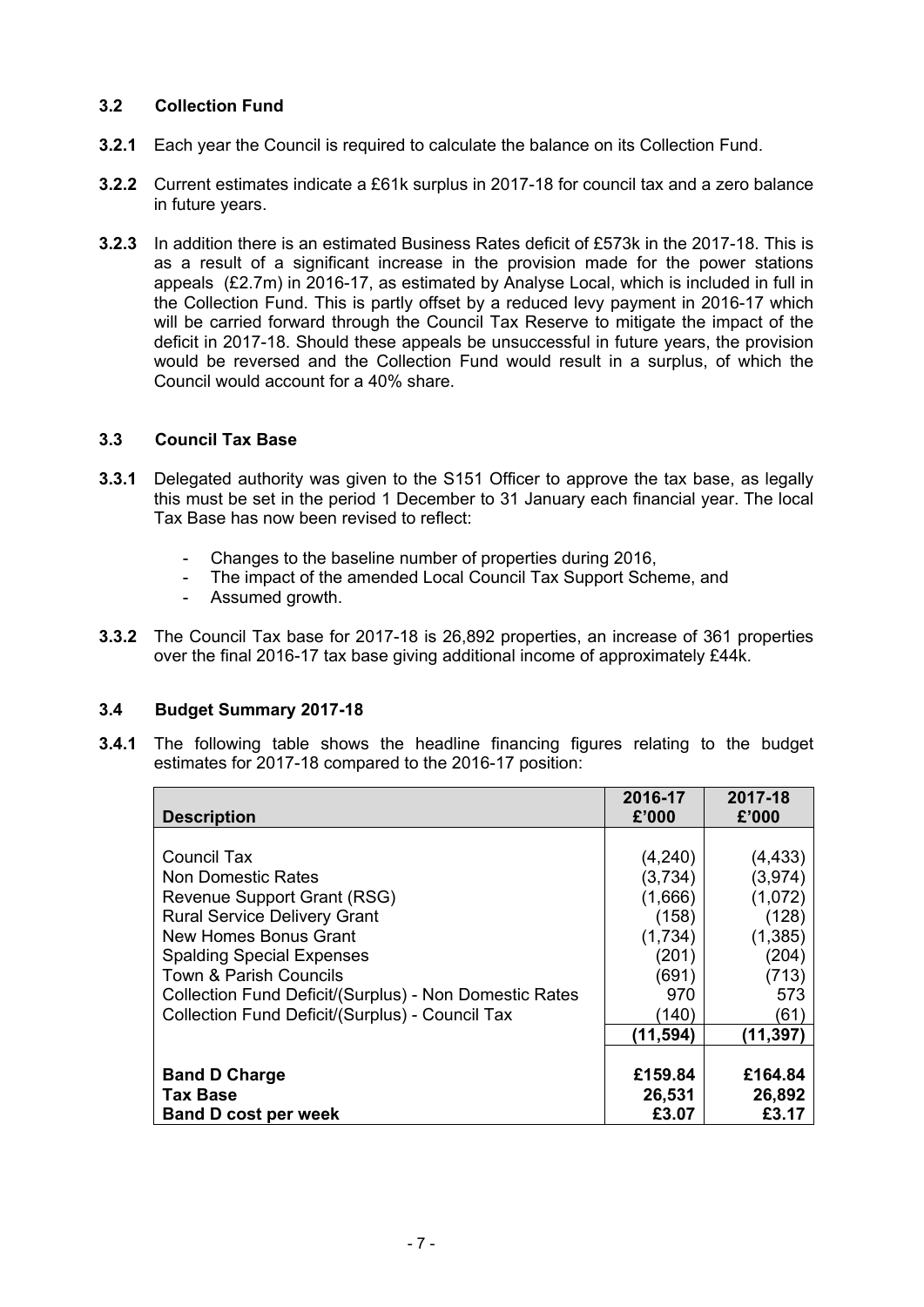- **3.4.2** 59.55% of residences in the district are in Band A or B, and 84.05% are in Bands A to C. Therefore the majority of homes pay less than the £3.17 per week Band D equivalent towards the District services provided.
- **3.4.3** The increase in the Band D tax base is due to growth in the area over several years and as approved as part of the MTFP at 2016-17 budget setting.
- **3.4.4** Proposed changes to the Council Tax Support Scheme were put out for consultation, the closing date being 14<sup>th</sup> December 2016. The updated scheme was agreed by Council on 18th January 2017 for implementation in April 2017.
- **3.4.5** NNDR policies on all forms of relief are being reviewed in 2017 to inform revised policies for 2018-19. All claimants are to be informed that relief will be withdrawn at the end of 2017-18 and a new application will be necessary for relief going forward as part of the verification process before the introduction of new policies.
- **3.4.6** The following table sets out the estimated 2017-18 Council Tax for each Property Band taking account of the £5 per annum increase agreed as part of the 2016-17 MTFP:

| <b>Band</b> | <b>Ratio</b> | 2015-16 | 2016-17 | 2017-18 | 2016-17 to 2017-18 |        |
|-------------|--------------|---------|---------|---------|--------------------|--------|
|             |              |         |         |         |                    | Change |
|             |              |         |         |         | <b>Annual</b>      | Weekly |
| A           | 6/9          | 103.23  | 106.56  | 109.89  | 3.33               | 0.06   |
| B           | 7/9          | 120.43  | 124.32  | 128.21  | 3.89               | 0.07   |
| C           | 8/9          | 137.64  | 142.08  | 146.52  | 4.44               | 0.09   |
| D           | 9/9          | 154.84  | 159.84  | 164.84  | 5.00               | 0.10   |
| Е           | 11/9         | 189.25  | 195.36  | 201.47  | 6.11               | 0.12   |
| F           | 13/9         | 223.66  | 230.88  | 238.10  | 7.22               | 0.14   |
| G           | 15/9         | 258.07  | 266.4   | 274.73  | 8.33               | 0.16   |
| н           | 18/9         | 309.68  | 319.68  | 329.68  | 10.00              | 0.19   |

**3.4.7** The following table details the Band D Council Tax levels for all precept authorities since 2005-06:

|         | <b>Lincs County</b><br>Council |                 | <b>Lincs Police</b><br><b>Authority</b> |          |        | <b>Total</b><br><b>Average Parish</b> |       | <b>South Holland (excl</b><br>special expenses) |          |                 |  |  |
|---------|--------------------------------|-----------------|-----------------------------------------|----------|--------|---------------------------------------|-------|-------------------------------------------------|----------|-----------------|--|--|
|         |                                | <b>Increase</b> |                                         | Increase |        | <b>Increase</b>                       |       | <b>Increase</b>                                 |          | <b>Increase</b> |  |  |
|         | £                              | %               | £                                       | $\%$     | £      | $\%$                                  | £     | %                                               | £        | $\%$            |  |  |
| 2005-06 | 899.82                         | 4.90            | 119.43                                  | 6.42     | 134.56 | 4.75                                  | 19.81 | 2.96                                            | 1,173.62 | 5.02            |  |  |
| 2006-07 | 944.73                         | 4.99            | 125.37                                  | 4.97     | 140.28 | 4.25                                  | 23.12 | 16.71                                           | 1,233.50 | 5.10            |  |  |
| 2007-08 | 987.21                         | 4.50            | 131.58                                  | 4.95     | 145.19 | 3.50                                  | 23.68 | 2.42                                            | 1,287.66 | 4.39            |  |  |
| 2008-09 | 1.021.77                       | 3.50            | 165.78                                  | 25.99    | 149.18 | 2.75                                  | 25.55 | 7.90                                            | 1,362.28 | 5.80            |  |  |
| 2009-10 | 1.039.68                       | 1.75            | 174.06                                  | 4.99     | 153.13 | 2.65                                  | 26.5  | 3.72                                            | 1.393.37 | 2.28            |  |  |
| 2010-11 | 1.065.69                       | 2.50            | 179.28                                  | 3.00     | 157.03 | 2.55                                  | 27.35 | 3.21                                            | 1.429.35 | 2.58            |  |  |
| 2011-2  | 1,065.69                       | 0.00            | 179.28                                  | 0.00     | 157.03 | 0.00                                  | 28.04 | 2.52                                            | 1.430.04 | 0.05            |  |  |
| 2012-13 | 1,065.69                       | 0.00            | 186.39                                  | 3.97     | 156.6  | (0.27)                                | 31.94 | 13.91                                           | 1.440.62 | 0.74            |  |  |
| 2013-14 | 1,065.69                       | 0.00            | 190.08                                  | 1.98     | 156.15 | (0.29)                                | 33.26 | 4.13                                            | 1,445.18 | 0.32            |  |  |
| 2014-15 | 1,065.69                       | 0.00            | 193.86                                  | 1.99     | 155.61 | (0.35)                                | 34.94 | 5.05                                            | 1,450.10 | 0.34            |  |  |
| 2015-16 | 1,085.94                       | 1.90            | 197.64                                  | 1.95     | 154.84 | (0.49)                                | 36.93 | 5.70                                            | 1,475.35 | 1.74            |  |  |
| 2016-17 | 1,128.83                       | 3.95            | 201.51                                  | 1.96     | 159.84 | 3.23                                  | 38.79 | 5.04                                            | 1,528.97 | 3.63            |  |  |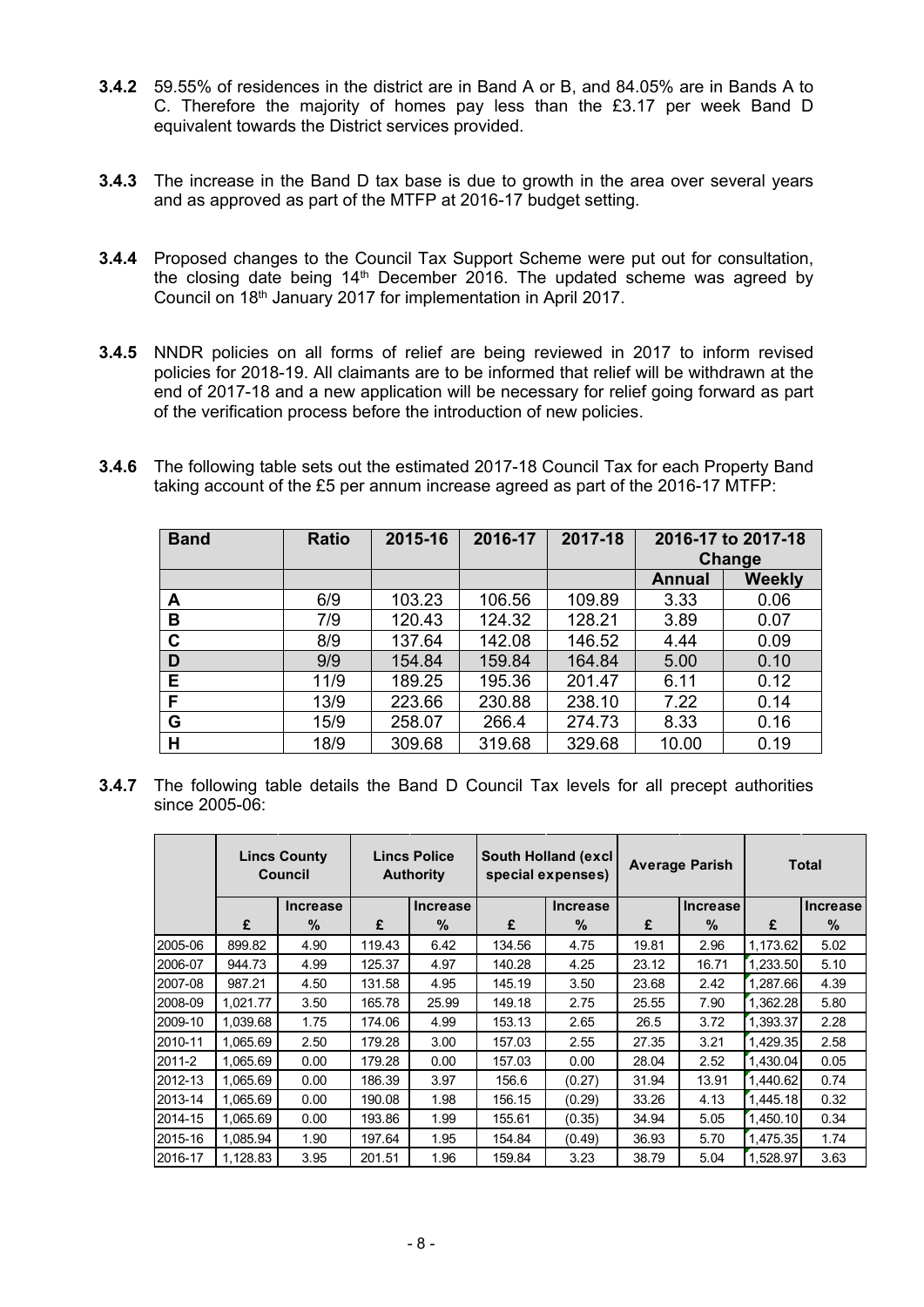**3.4.1** The following chart shows the Band D Council Tax levels (excluding parish precepts) for Lincolnshire Councils for 2016-17



## **3.5 Draft 2017-18 General Fund Estimates**

**3.5.1** The table below shows the draft budget estimates for 2017-18 analysed by type of expenditure/income as shown in appendix B. Notes explaining the major variances between the two years are given below the table.

|                                             | 2016-17         | 2017-18         |                 |
|---------------------------------------------|-----------------|-----------------|-----------------|
| <b>Description</b>                          | <b>Estimate</b> | <b>Estimate</b> | <b>Variance</b> |
|                                             | £000            | £000            | £000            |
|                                             |                 |                 |                 |
| Employees                                   | 6,751           | 6,677           | (74)            |
| Premises                                    | 943             | 926             | (17)            |
| Transport                                   | 786             | 783             | (3)             |
| Supplies & Services                         | 3,113           | 2,658           | (455)           |
| Transformation                              | 694             | 273             | (421)           |
| <b>Drainage Board Levies</b>                | 2,298           | 2,350           | 52              |
| <b>Parish Precepts</b>                      | 691             | 713             | 22              |
| <b>Third Party Payments</b>                 | 2,564           | 2,608           | 44              |
| <b>Transfer Payments</b>                    | 21,325          | 19,341          | (1,984)         |
| Depreciation & Impairment Charges           | 627             | 986             | 359             |
| <b>Direct Revenue Financing</b>             | 121             | 3,750           | 3,629           |
| Capital - Contra Entries                    | (696)           | (1,061)         | (365)           |
| <b>Transfers to/from Earmarked Reserves</b> | (615)           | (3, 334)        | (2,719)         |
| <b>Transfers to/from General Reserve</b>    |                 | (301)           | (301)           |
| <b>Total Expenditure</b>                    | 38,602          | 36,368          | (2, 234)        |
|                                             |                 |                 |                 |
| Rents & Service Charges                     | (749)           | (760)           | (11)            |
| Fees & Charges                              | (3, 567)        | (3,637)         | (70)            |
| Grants, Reimbursements & Contributions      | (21, 554)       | (19, 552)       | 2,002           |
| <b>Investment Income</b>                    | (206)           | (88)            | 118             |
| Recharges                                   | (932)           | (934)           | (2)             |
| <b>Total Income</b>                         | (27,008)        | (24,971)        | 2,037           |
|                                             |                 |                 |                 |
|                                             | 11,594          | 11,397          | (197)           |
|                                             |                 |                 |                 |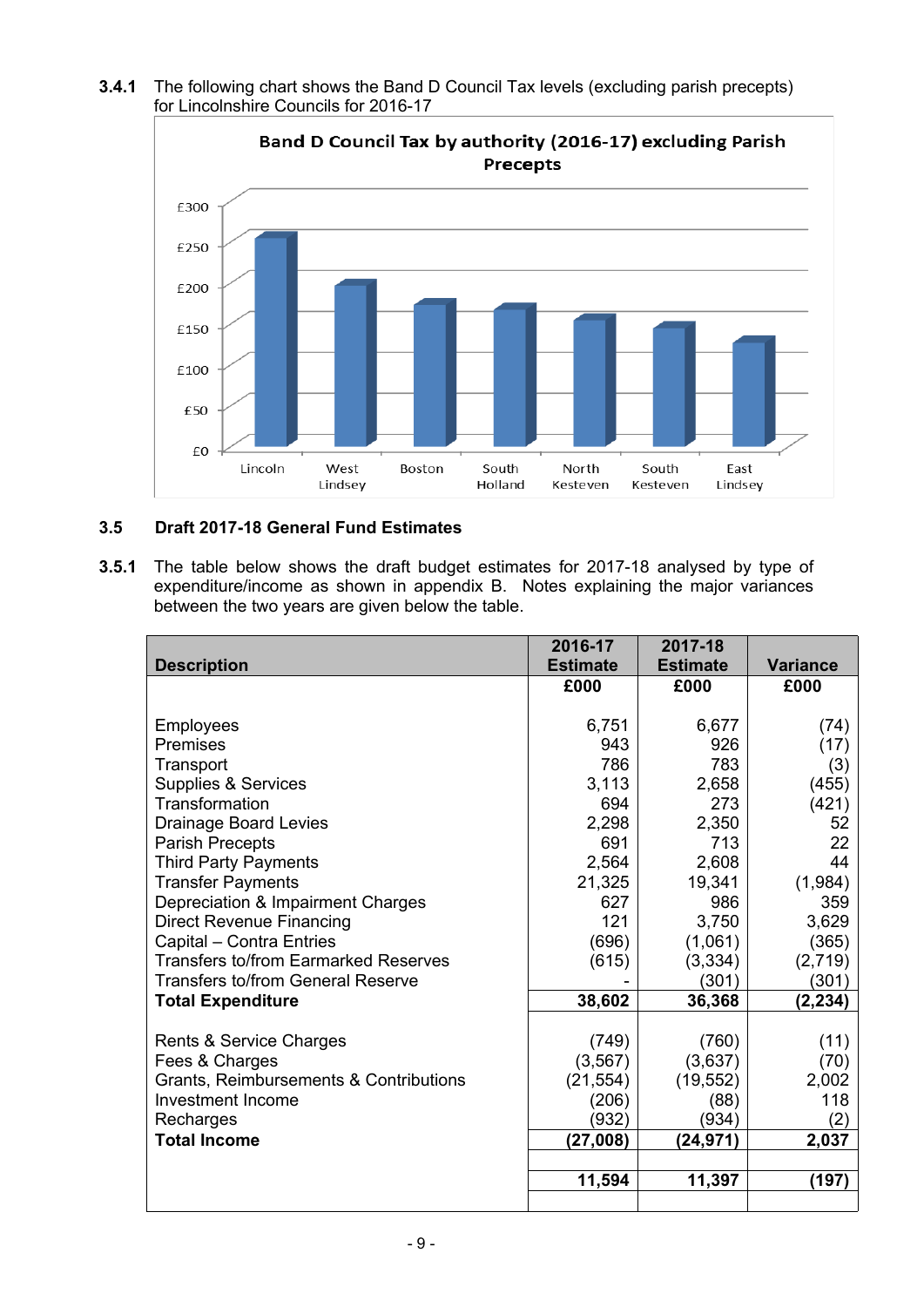## **3.5.2 Explanation of Variances:**

#### **Employee Related Expenses**

The increase is as a combined result of incremental pay progression, national pay award 1% and an increase in national insurance rates for those in the pension scheme. There is a 3.5% vacancy factor built into the estimates which reduces service budgets by £40k per annum. Efficiency savings of approx. £220k year on year are anticipated from the Moving Forward Programme beginning in 2017-18.

South Holland have just received their draft pension triennial Valuation Report from the Actuary. This shows the employer's contribution rate decreasing by 0.8%, from 17.5% (16/17) to 16.7% (17/18 to 19/20). This is estimated to reduce the budget by £50k. The secondary rate (deficit payment) increases by £91k, from £416k (16/17) to £507k in 17/18, increasing to £571k in 18/19 and 638k 19/20. **Overall a net increase of £40k for 17-18.**

The draft valuation shows the pension deficit has decreased by £1m, from £20m (31.3.2013) to £19m (31.3.2016).

#### **Premises Related Expenses**

The main variances are savings made in utilities, offsetting cost pressures for business rates and responsive repairs. The savings are as a result of comprehensive analyses of prior year's outturn and recurring variances.

#### **Transport**

The Council has adopted a prudent policy of replacing previously leased commercial vehicles in Environmental Services with outright purchase of wholly owned new vehicles. Revenue savings arising from this were reflected within transport costs in the 2015-16 base budget. Fuel budgets have been increased in line with 2016-17 spend, with current fuel price reductions being monitored on an ongoing basis. Savings have been made where possible on leased cars, and mileage and lump sum budgets.

#### **Supplies & Services**

Supplies and services budgets have reduced due to the removal of additional expenditure all funded by income in 2016-17, such as grants for growth, second homes and local plan costs funded by reserve.

Delegated members ward budgets have been maintained at £3k per member in the base budget.

Impairment allowance for bad debts will be assessed before the final budget alongside work on Revenues and Benefits estimates.

#### **Third Party Payments**

This budget includes contractual commitments to both Compass Point Business Services (CPBS) and Lincolnshire Legal Services.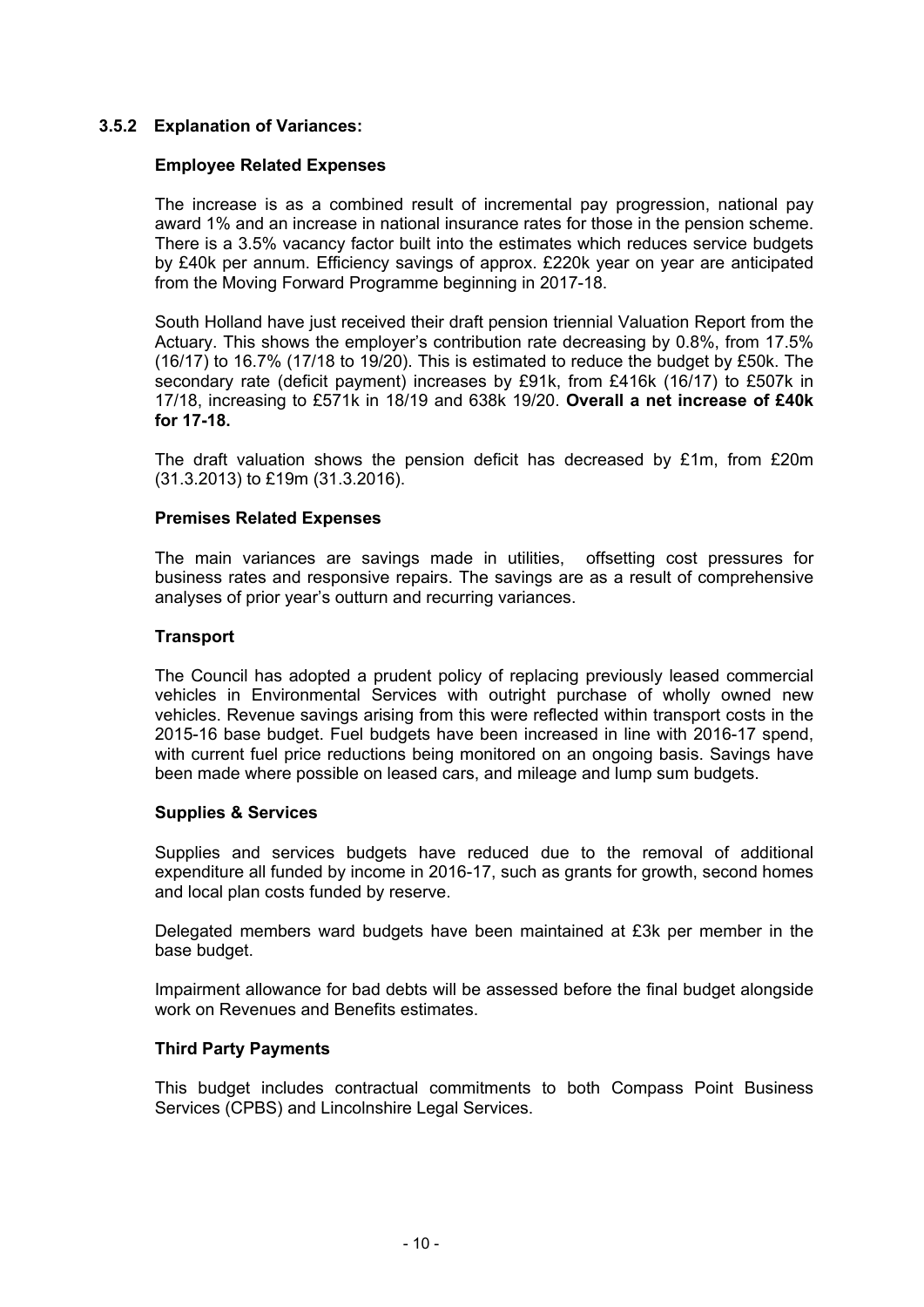## **Transfer Payments**

Further work is being carried out on Rent allowances and Rent Rebates alongside a forecast position for 2016-17. Additionally it covers grants and contributions paid where the Council does not benefit from the provision of a service, Housing benefit payments are funded through Government subsidy and are included under Grants, Contributions and Reimbursements.

## **Depreciation and Impairment Charge**

The increased depreciation and impairment charges are due to the acquisition of new refuse vehicles (previously leased) and investment in new IT system licences (income management and database storage systems).

## **Direct Revenue Financing**

The revenue budget includes the following schemes funded from Investment and Growth Reserves in 2017-18:

|                                                                                  | 2017-18<br>£000      |
|----------------------------------------------------------------------------------|----------------------|
| <b>Priory Road</b><br><b>Grounds Maintenance Equipment</b><br><b>Growth Fund</b> | 2,700<br>50<br>1,000 |
|                                                                                  | 3,750                |

## **Transfer to and from earmarked reserves**

The following table sets out the use of earmarked reserves in 2017-18 with further information on reserves and balances provided in paragraph 4:

|                                                                                                                                                                                                                                                                                                                                                                     | 2017-18<br>£000                                            |
|---------------------------------------------------------------------------------------------------------------------------------------------------------------------------------------------------------------------------------------------------------------------------------------------------------------------------------------------------------------------|------------------------------------------------------------|
| Contribution to Repairs & Renewals Reserve<br>Planned use of Repairs & Renewals Reserve<br>Transfer of New Homes Bonus to Investment & Growth Reserve<br>Capital Expenditure funded from Investment & Growth Reserve<br>LDF Plan Funding from Council Tax Reserve<br>Contribution from Council Tax Reserve towards NNDR Deficit<br>Moving Forward Programme Funding | 136<br>(166)<br>1,099<br>(3,750)<br>(55)<br>(325)<br>(273) |
|                                                                                                                                                                                                                                                                                                                                                                     |                                                            |

## **Fees & Charges**

Fees and charges have been reviewed and increased where the market permits and in accordance with individual fees and charges policies (see Appendix H). Several service areas where fees should cover the cost of the service are being reviewed and a mid year report will be issued which may include further fee changes.

Planning application fee income have steadily increased over the last three years. For 2016-17, income was set at £600k and for 2017-18, £700k (£100k increase). At the time of writing, planning application income is set to exceed £800k (2016-17), but this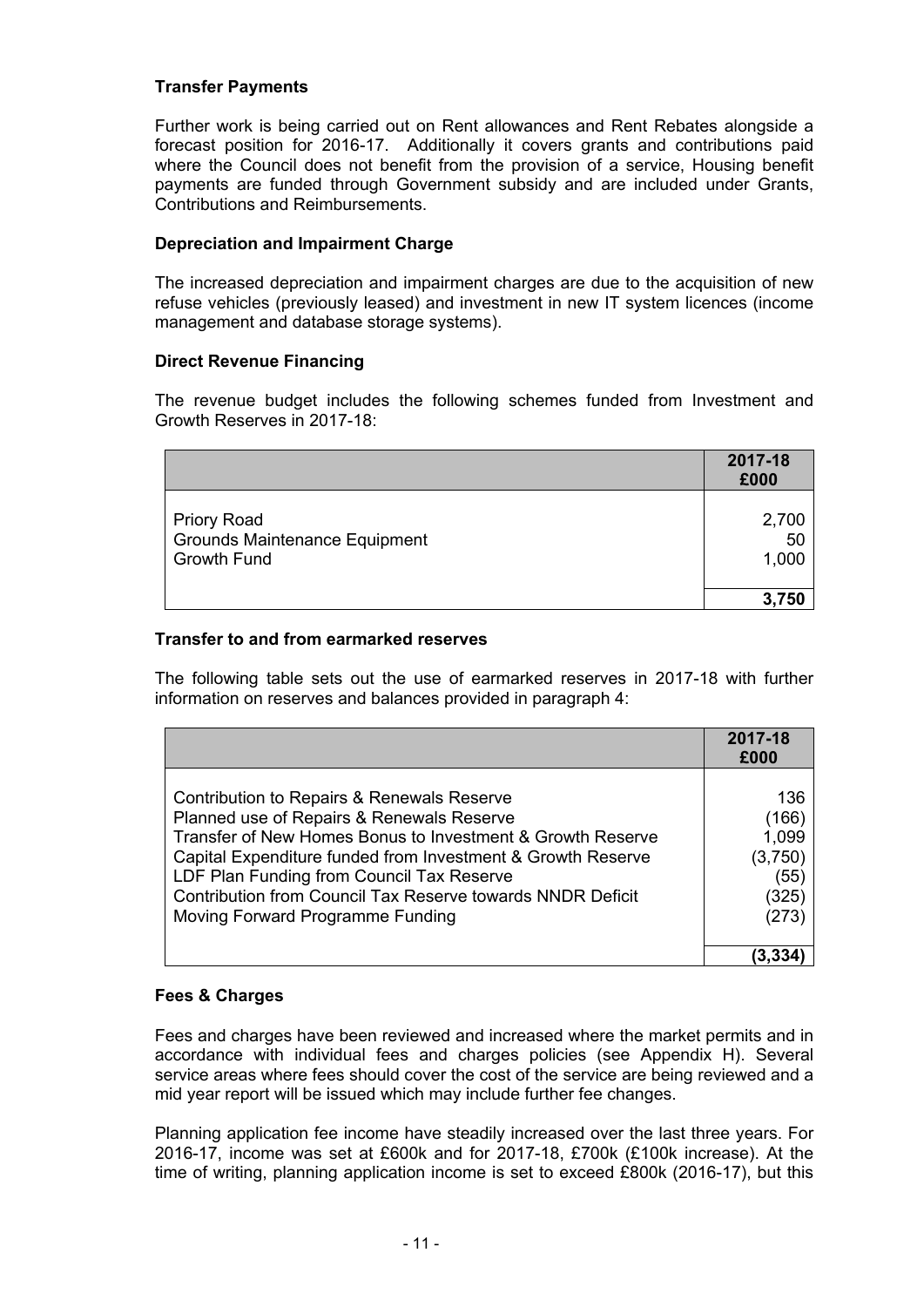is thought to be due to the Local Plan being out to consultation and expected to slow in the forthcoming year.

Court income, housing benefits overpayments and impairment allowance of bad debts shown under supplies and services have been reviewed and were subject to additional analysis during the closedown period for the annual accounts. Revised collection targets are likely to be issued when this activity is complete.

The Welland Homes Business plan has been revised due to delays in establishing viable projects. Projected income has been built into the MTFP 16-17 at £41k rising to £270k in 2019-20. At this stage, this remains unchanged. Joint working with Landlord services in respect of a HRA funded Affordable Housing programme are also being reviewed further to identify possible efficiencies for both organisations.

#### **Grants, Contributions & Reimbursements**

This includes additional Government subsidy for rent allowance subsidy payments, rent allowances, HRA offsetting costs included in Transfer Payments above. Additionally this includes re-profiled Government grants reimbursements and contributions.

A grant application was submitted to the Department for Communities and Local Government (DCLG) for European Structural Investment Funding (ESIF). This was a phase 2 project to support Small & Medium Sized Enterprises with Capital Grants. Administration of this project is estimated to contribute £25k towards central costs in 2016-17 and £150k over the period of the MTFP . The operational side of this project is currently being reviewed in preparation for the start, which has been delayed compared to original estimates.

#### **Investment Income**

Forecast interest rates are lower for the longer term now, when compared to the estimates used in the current budget, leading to reduced returns and a potential impact is £118k in 17/18.

## **Recharges**

Recharges were reviewed as part of the final 2016-17 budget setting process and at the 2015-16 year end. These include recharges to the Housing Revenue Account, to reflect its share of the Corporate and Democratic Core and its share of support services.

#### **3.6 Other Budget Assumptions**

- **3.6.1** The budget estimates and Medium Term Plan cover the period 2017-18 to 2020-21. Over this timescale it is important that we make realistic assumptions as to how costs rise or fall. This section details the key assumptions made.
- **3.6.2** The key assumptions used are:
	- Revenue budgets will be used to deliver services during the year for which they are approved.
	- There will be allowance for unavoidable growth on services (i.e. new statutory obligations and contractual inflation) but will not allow for any increase for general inflation.
	- Estimates are prepared on the understanding that appropriate service budgets were produced for the previous year (2016-17) which will then be adjusted to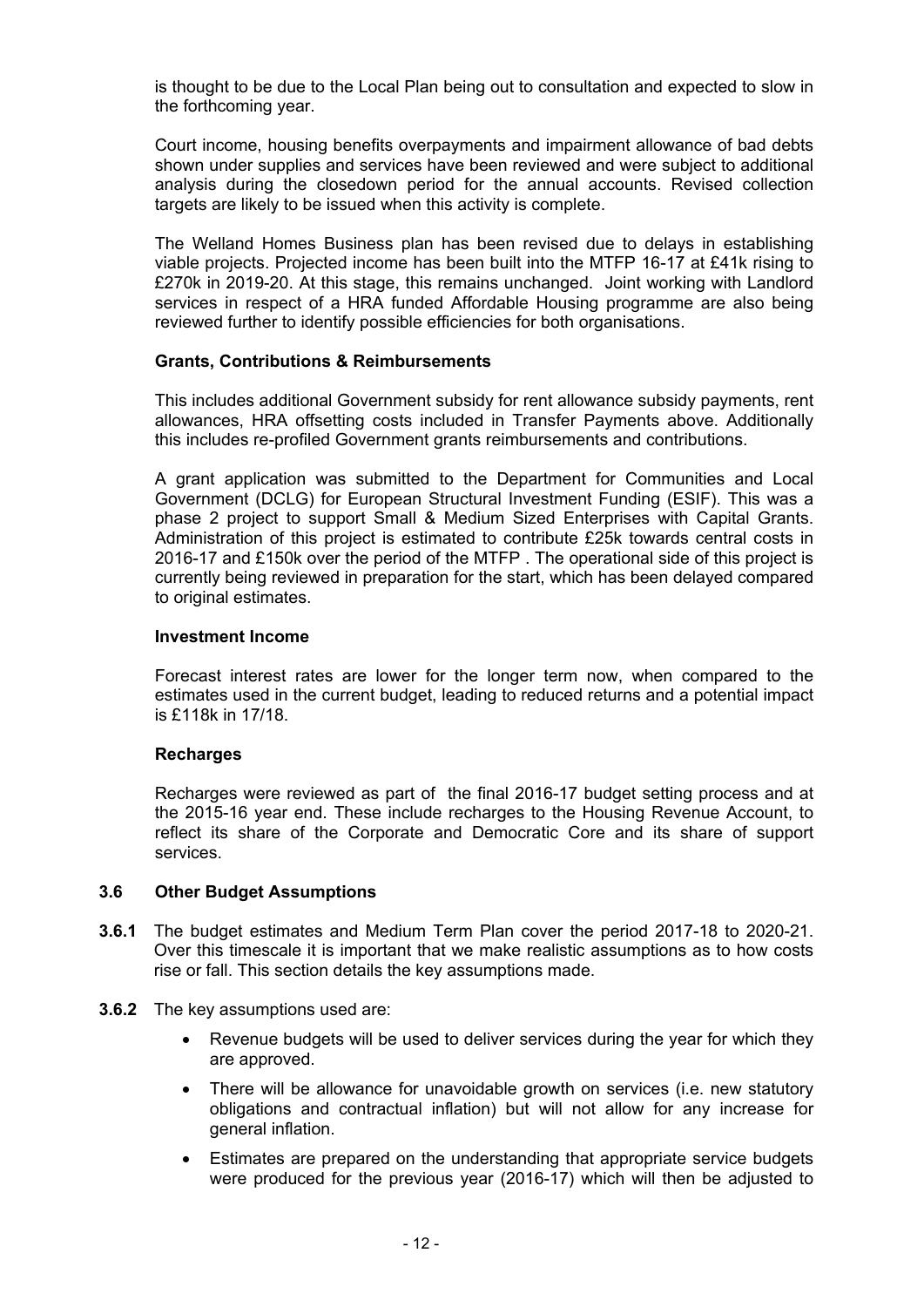reflect the changing financial circumstances that the public sector is required to prepare for.

- Where service delivery is dependent on a specific grant we will only assume continuation of the grant and expenditure where such notification has been received.
- In 2016-17 Council tax levels were approved to increase by £5 per annum over the life of the MTFP which equates to an approximate 3% increase in each year.
- **3.6.3** The key assumptions made for the setting of these budget estimates, which influence the four year financial plan are as follows:

|                                                          | 2016-17 | 2017-18 | 2018-19 | 2019-20 | 2020-21 |
|----------------------------------------------------------|---------|---------|---------|---------|---------|
| <b>RPI</b>                                               | $2.2\%$ | 3.0%    | 3.2%    | 3.2%    | 3.2%    |
| <b>National pay increase</b>                             | 1.0%    | 1.0%    | 1.0%    | 1.0%    | 1.0%    |
| <b>Staffing Salary Level</b>                             | 96.5%   | 96.5%   | 96.5%   | 96.5%   | 96.5%   |
| <b>Pension contribution rate</b><br>(excluding lump sum) | 17.5%   | 16.7%   | 16.7%   | 16.7%   | 16.7%   |
| <b>Pension Deficit Payment</b>                           | £416k   | £507k   | £571k   | £638k   | £638k   |

## **3.6.4 Future Developments**

Universal Credit has been operating in South Holland since November 2015 for single unemployed claimants. The DWP's latest planning assumptions for Universal Credit are that the transition to full service will be complete by September 2018. For South Holland, transition is scheduled for April 2018. Following the transition phase, migration of existing cases is intended to be complete by 2022. Local authorities will however continue to administer Housing Benefit for pensioners beyond this date until the incorporation of Housing Benefit into Pension Credit. Whilst there is expectation that Housing Benefit Administration Subsidy will reduce with the move to full Universal Credit service, the financial consequences remain uncertain.

## **3.7 Spalding Special Expenses**

**3.7.1** Spalding Special Expenses are a separate charge to the residents of Spalding for services provided in their town and are charged as a supplement to the main council tax. The Spalding Special Expenses budget for 2017-18 is estimated at £204,353 (2016-17, £200,782. Consideration of the establishment of a town council will be given in 2017-18 under the transformation programme and funding will be reviewed at that time. Detailed estimates are shown at **Appendix C** including the calculation of the Council Tax charge of £23.07 (2016-17 £22.99)

## **3.8 Internal Drainage Boards**

**3.8.1** The Council's 2017-18 budget and forward estimates include amounts for Internal Drainage Boards (IDB). These are levies charged to the authority over which the council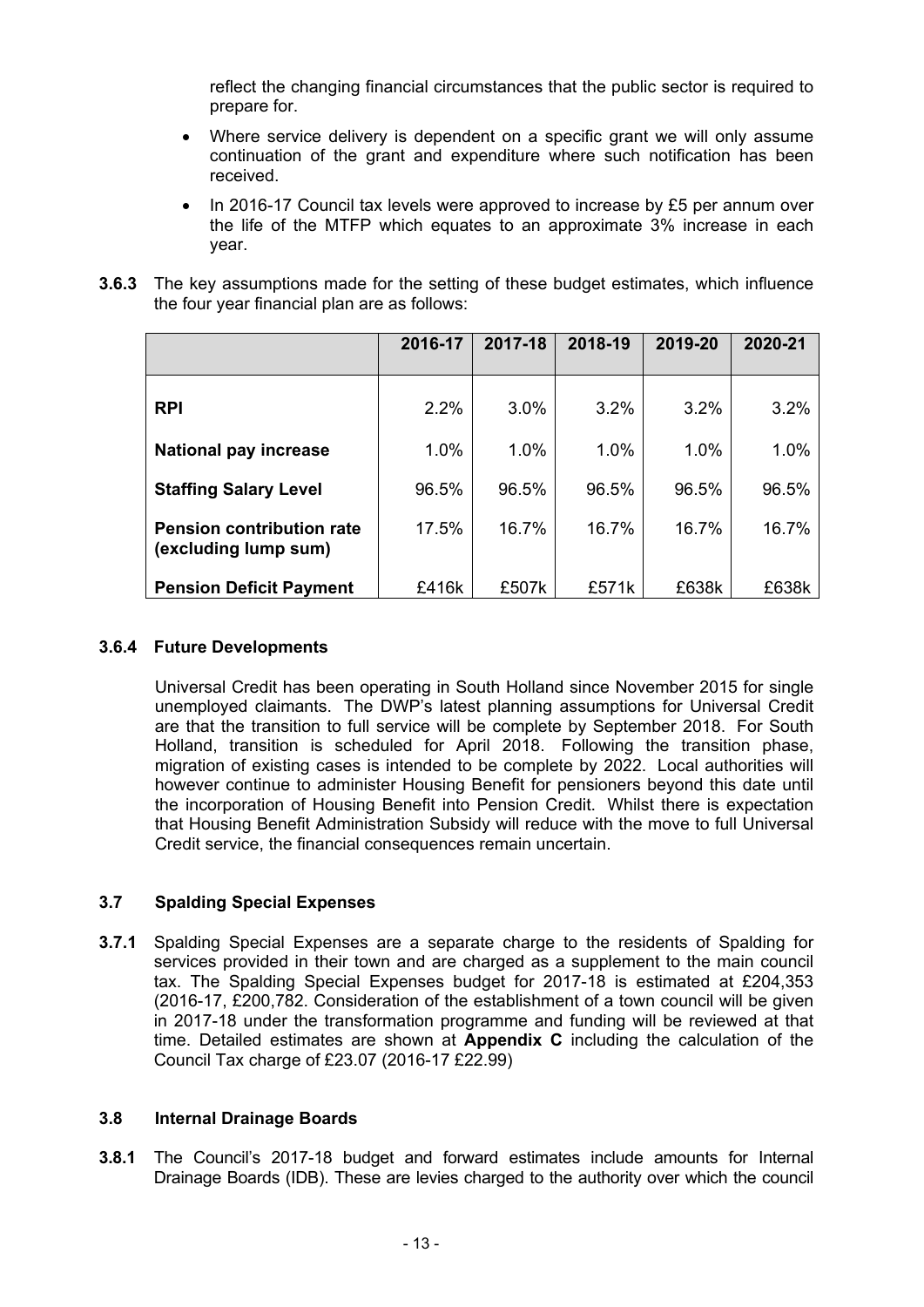has little control and form part of the revenue budget. The draft budget assumes a 2% increase in levies in 2017-18.

## **3.9 General Fund Fees and Charges**

- **3.9.1** Income from fees and charges is an important source of revenue income for the Council. Charges have a central role to play in service delivery, raising income, controlling access, responding to competition, funding investment and affecting public behaviour.
- **3.9.2** As part of our overall income strategy we will seek to:
	- Maximise the return from the Council's asset holdings and continue to attract rental income by optimising the usage of office space at Priory Road,
	- Ensure that the yield from fees and charges matches the increase in base budget for services that levy fees and charges, otherwise the shortfall will fall upon the Council Tax payer,
	- Annually review fees and charges for discretionary services,
	- Ensure that statutory charges are implemented,
	- Monitor compliance with the corporate charging policy and corporate debt policy,
	- Set targets for income collection and level of arrears and monitor performance against these targets,
	- Treat windfall income as a corporate resource,
	- Use enforcement remedies effectively, and
	- Seek to minimise benefit subsidy losses.
- **3.9.3** Fees and charges have been reviewed and updated where necessary. Demand for services has also been reviewed and changes in demand have also been reflected in the budgeted level of fees and charges income. Appendix H outlines the proposals for fees and charges.
- **3.9.4** In total £3.637m (2016-17 £3.567m) is due from fees and charges in the 2017-18 budget, an overall increase of £70k.

## **4. General Fund Reserves and Balances**

- **4.1** In order to comply with the requirements of the Local Government Act 2003, the Council undertakes a review of the level of reserves as part of the annual budget preparation. This project is in progress and a status report has been issued to Cabinet for approval in principle for the planned actions at the financial year end. The review includes analysis of current and future risk assessments.
- **4.2 Appendix D** outlines the position statement on reserve balances. The proposed budget does not require any long term support from reserve balances, however the challenging economic environment has required us to undertake a robust sensitivity analysis should these events require us to draw on balances. Whilst it is apparent these risks could be financially significant, Council reserves are currently at a reasonable level.
- 4.3 Moving forward the General Fund has a forecast working balance of £2.301m at 1<sup>st</sup> April 2017. This is £0.301m higher than originally estimated due to the achievement of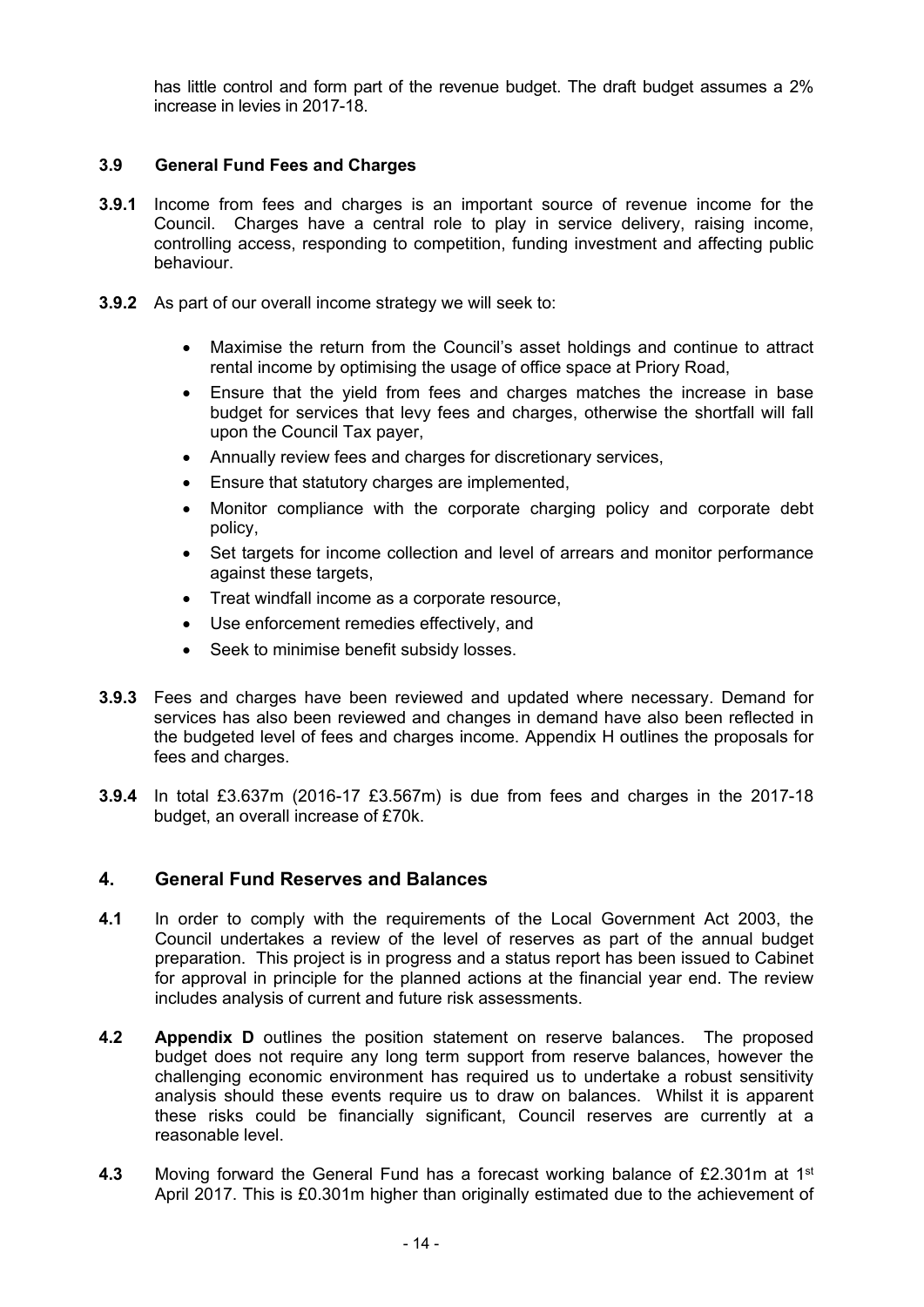additional savings in 2016-17 and £0.301m will be used to support the budget in 2017- 18. The Council has an assessed minimum prudent working balance of £2.000m.

**4.4** The table below gives a summary of General Fund Specific Reserve movements (excluding £2m General Reserve):

| <b>Specific</b><br>General<br><b>Fund</b><br><b>Spalding</b><br>(inc<br><b>Reserves</b><br><b>Special Estimates</b> | 2016-17<br>£'000  | 2017-18<br>£'000  | 2018-19<br>£'000 | 2019-20<br>£'000 | 2020-21<br>£'000 |
|---------------------------------------------------------------------------------------------------------------------|-------------------|-------------------|------------------|------------------|------------------|
| <b>Brought Forward</b>                                                                                              | 7,441             | 7,060             | 3,726            | 3,483            | 2,456            |
| Transfer In<br><b>Transfers Out</b>                                                                                 | 2,046<br>(2, 427) | 1,235<br>(4, 569) | 953<br>(1, 196)  | 890<br>(1, 917)  | 751<br>(1,661)   |
| <b>Carried Forward</b>                                                                                              | 7,060             | 3,726             | 3,483            | 2,456            | 1,546            |

- In addition to specific reserves the general fund balance at 1 April 2016 was £2.064m, and this is forecast to be £2.301m at  $31<sup>st</sup>$  March 2017, £0.301m of which will be used to support the budget in 2017-18.
- Transfers to Reserves include an annual contribution of £136k to the Replacement and Refurbishment Reserve to assist the Council in maintaining its asset base.
- All New Homes Bonus Scheme grant received, excluding £286k per annum over the period of the Medium Term Financial Plan has been taken to Investment & Growth.
- An amount of £970k (2016-17) was transferred from the council tax reserve to offset the collection fund NNDR deficit & £268k to offset anticipated NHS appeals in year. Additional provision has now been made in 2016-17 to reflect the potential impact if the power station appeals are successful. This will reduce the levy payment in 2016-17 by £325k and this will be carried forward through the Council Tax Reserve to mitigate the additional NNDR Collection Fund deficit to be funded in 2017-18.
- Transformation expenditure of approximately £1.0m will be financed from the Transformation reserve during the period 2016-17 to 2018-19.
- Capital expenditure of approx. £3.8m in 2017-18 will be financed from the Investment & Growth Reserve and council tax reserve. This is an indicative amount only with specific projects being reviewed for inclusion in the capital programme.
- **4.5** In setting the level of General Balances, consideration has been given to the adequacy of financial control, the overall financial position, medium-term financial plans and the strategic, operational and financial risks facing the Council.

## **5. General Fund Capital Strategy and General Fund Capital Estimates**

- **5.1** The Council's Capital Strategy is shown in Appendix F and focuses on the core principles of capital investment.
- **5.2** The existing capital programme (Appendix E) has been amended to reflect revised profiling and scheme estimates.
- **5.3** In line with the Council's core Moving Forward priorities, expenditure in respect of property acquisition and investments in income generating assets (funded from Investment & Growth) has been added to the programme on an indicative basis only. This activity will be reviewed further in conjunction with the Welland Homes business plan and business cases developed for approval as appropriate.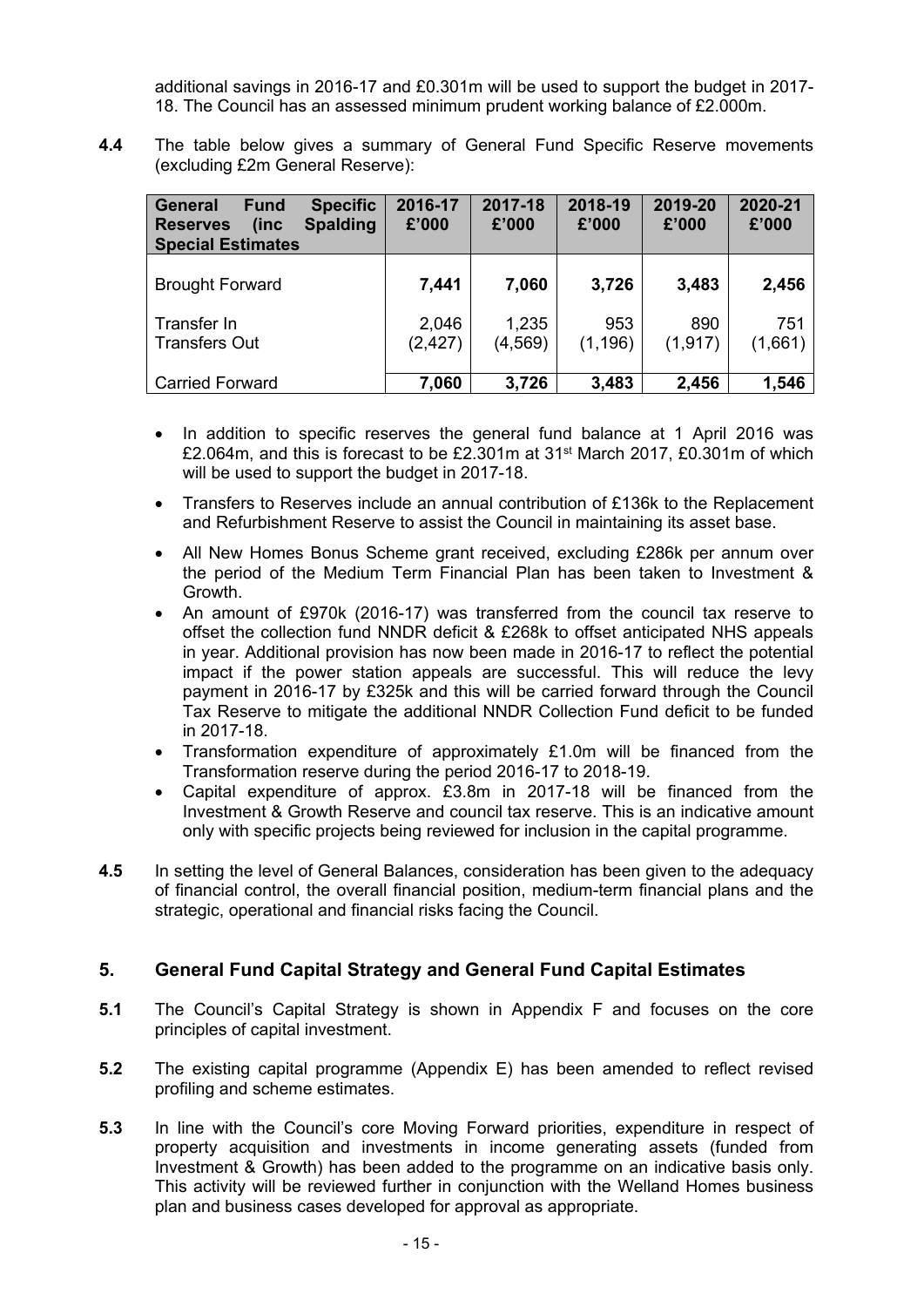- **5.4** As part of the 2017-18 budget process Service Managers were asked to submit new bids for essential schemes to be incorporated into the Capital Programme over the next four years. Each scheme is supported by a capital bid form, formulated where appropriate after the consideration of options. The cash flow implications of all schemes and the impact on revenue need careful consideration before new schemes are incorporated within the capital programme. This is under review with several significant schemes not yet approved.
- **5.5** The current programme includes budget and funding for providing grants for carrying out disabled adaptations to properties. With the introduction of the Better Care Fund to deliver better outcomes and greater efficiencies through more integrated services for older and disabled people involving the NHS and local authorities it is likely that the current system of disabled facilities grants will fundamentally change. It was stated in the finance report to the 2016-17 local government settlement that the Better Care Fund would continue for the duration of the Parliament and that DFG allocations were likely to rise during the course of the period between 2017 and 2020. However no guidance for 2017-18 has been received to date.
- **5.6** The 2016-17 forecast column on appendix E reflects the latest cash flow forecast for that year and this is used in the compilation of the prudential indicators within the treasury management report. This reflects approved expenditure in the 2016-17 programme which is likely to be delayed and subject to a carry forward request to council in June 2017.

# **6. Housing Revenue Account**

- **6.1** The Budget for 2017-18 and the medium term financial plan are shown in Appendix B. This is currently subject to a major review by the Housing Growth group and savings / cost reductions have been forecast in the current year, being of benefit to both the General Fund and Housing Revenue Account. Strategic Organisational Design is being examined on a service by service basis but no potential financial impact has been included in this estimate.
- **6.2** The following table shows the summary HRA for 2017-18 compared to the 2016-17 position:

| <b>Description</b>                       | 2016-17<br><b>Estimate</b><br>£'000 | 2017-18<br><b>Estimate</b><br>£'000 |
|------------------------------------------|-------------------------------------|-------------------------------------|
| Income<br>Expenditure                    | (16, 290)<br>9,293                  | (16, 106)<br>9,645                  |
| <b>Contribution from Operations</b>      | (6, 997)                            | (6, 461)                            |
| Financing<br><b>Capital Contribution</b> | 2,285<br>4,712                      | 2,286<br>3,977                      |
| (Surplus) / Deficit                      | 0                                   | (198)                               |

**6.3** A comprehensive review of the Housing Revenue Account and associated landlord functions was carried out during 2015-16 and budget proposals reviewed by the Governance & Audit committee.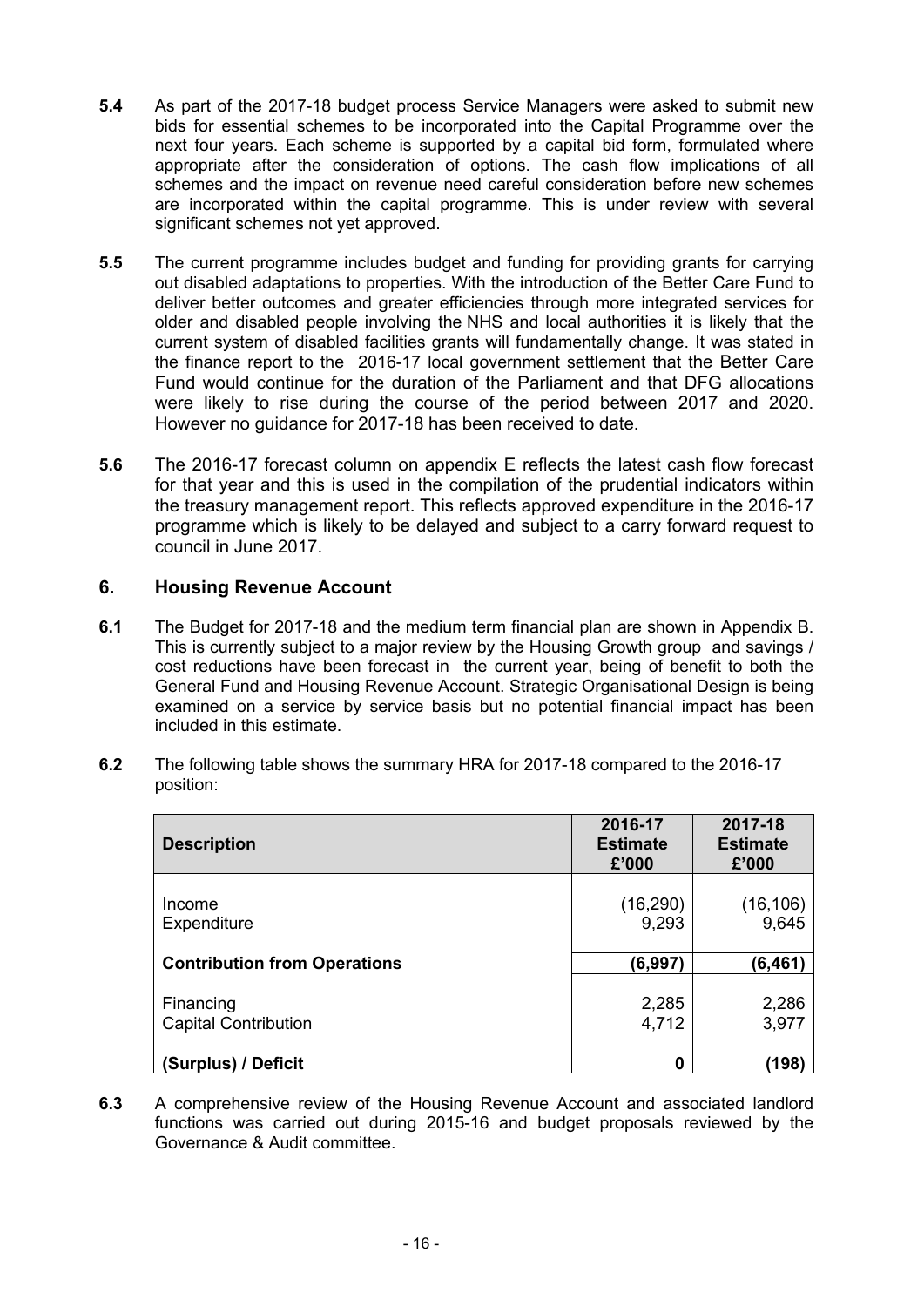| <b>Description</b>                                                                                                                                                        | 2016-17<br><b>Estimate</b>                       | 2017-18<br><b>Estimate</b>                       | <b>Variance</b>                          |
|---------------------------------------------------------------------------------------------------------------------------------------------------------------------------|--------------------------------------------------|--------------------------------------------------|------------------------------------------|
|                                                                                                                                                                           | £000                                             | £000                                             | £000                                     |
| Rent Income - Dwellings<br>Charges for Services & facilities<br><b>Contributions to Expenditure</b><br>Other Income<br><b>Total Income</b>                                | (15, 233)<br>(977)<br>(67)<br>(13)<br>(16,290)   | (15,024)<br>(935)<br>(134)<br>(13)<br>(16, 106)  | 209<br>42<br>(67)<br>O<br>184            |
| Repairs & Maintenance<br>Supervision & Management<br><b>Service Charge Costs</b><br>Depreciation (MRA)<br><b>Provision for Doubtful Debts</b><br><b>Total Expenditure</b> | 2,727<br>3,377<br>1,494<br>1,595<br>100<br>9,293 | 2,839<br>2,939<br>1,448<br>2,300<br>119<br>9,645 | 112<br>(438)<br>(46)<br>705<br>19<br>352 |
| <b>Contribution from Operations</b>                                                                                                                                       | (6,997)                                          | (6, 461)                                         | 536                                      |
| Financing charges<br>Revenue Contributions (RCCO)                                                                                                                         | 2,285<br>4,712                                   | 2,286<br>3,977                                   | (735)                                    |
| <b>Net operating (surplus)/Deficit</b>                                                                                                                                    | 0                                                | (198)                                            | (198)                                    |

## **6.4 Explanation of Budget Variations**

## **6.4.1 Rent Income** - **Dwelling Rents**

In determining future rental income the following factors have been taken into account:

- 1% rent reduction from 16-17 to 19-20 and nil inflation imposed by the Government. The Council had 3,810 HRA dwellings at 25<sup>th</sup> January 2017 with an average weekly rent of £77.03 (on a 52 week basis). The average rent in 2017-18 will be £76.26 per week.
- The impact of the imposed rent reduction and re-invigorated right to buy regulations for SHDC is a £96m loss of rent over the 30 year period of the business plan, and
- Estimated net rent arising from additional units included within the HRA capital programme.

## **6.4.2 Charges for Services and Facilities**

## **Sewage Charges**

Historically charges for sewage have been increased in line with the annual increase applied by Anglian Water. However, these charges have not been increased for several years and the HRA has been funding an increasing shortfall being the difference between the expenditure incurred in operating the sewage treatment service, and the income recovered through sewage charges. For 2017-18 it is therefore proposed to increase charges by 2.5% based on the increase in costs over the last 2 years. This represents an increase to tenants of between 3p and 8p per week.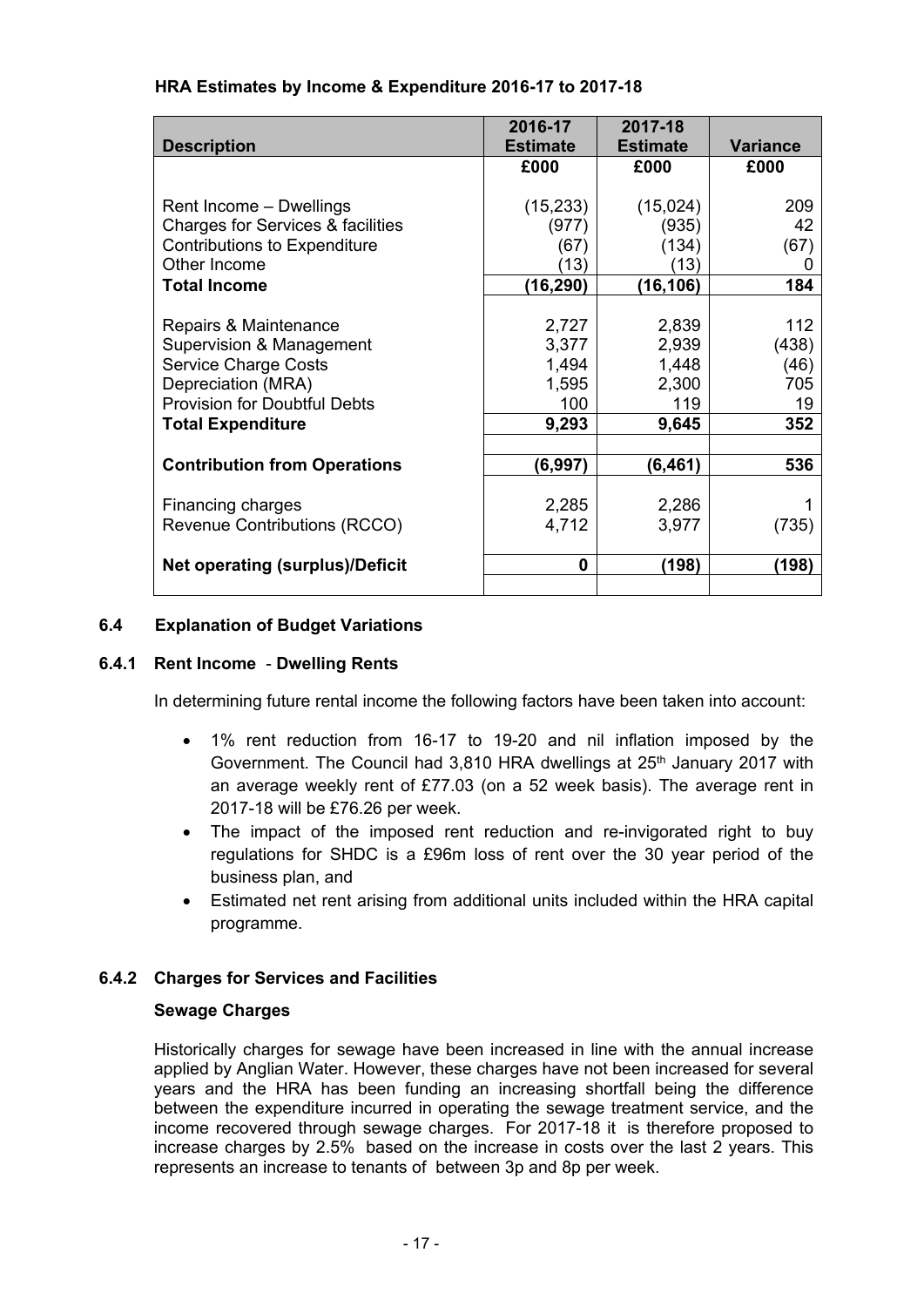## **Other Service Charges**

Other Service Charges have not been increased over the last few years as the HRA has been able to defer any increase. However it is now considered prudent that the charges are increased on an annual basis in line with the December CPI. For 2017-18 this represents an increase of 1.6%.

Current charges affected and proposed 2017-18 charges are set out in Appendix H.

## **6.4.3 Repairs & Maintenance**

All work carried out in void properties is being reviewed to ensure value for money is present and turn around times are reduced.

## **6.4.4 Supervision & Management**

A transformation fund of £750k was established in the 2016-17 budget to assist in integrating Landlord Services and General Fund service. This is being incorporated as part of the Place based service review for the authority, which will incorporate the Construction Services Unit (CSU). This provision included a one-off contingency of £375k which has been removed from the 2017-18 budget.

## **6.4.5 Pay Awards and Salary Vacancy Factor**

- Each 1% change in SHDC gross pay  $= \pounds 18k$  increase in employee costs.
- $\bullet$  3.5% vacancy factor in SHDC gross pay = £42k decrease in employee costs which has not previously been applied.

## **6.4.6 Depreciation**

The basis of HRA Property Depreciation has been updated in and is now based on the "wearing out" of individual property components (Roof, Kitchen, Bathrooms, Wiring etc.) This has increased the annual depreciation charge in 2017-18 by £705k. Depreciation is paid into the Major Repairs Account and used to fund future capital expenditure on properties. This increased contribution has been offset by a reduced revenue contribution to the capital programme.

## **7. HRA Reserves**

**7.1** The table below shows the unallocated reserve balance as at 31st March 2016. The balances within the table are funds that can be used to finance both revenue and capital expenditure, for example, one- off invest to save projects and to meet expenditure arising from unexpected events.

| <b>HRA Reserves</b>                                                                    | <b>Balance</b><br>1/4/16<br>£'000 | <b>Transfers</b><br>In<br>£'000 | <b>Transfers</b><br>Out<br>£'000 | <b>Balance</b><br>31/3/17<br>£'000 |
|----------------------------------------------------------------------------------------|-----------------------------------|---------------------------------|----------------------------------|------------------------------------|
| <b>HRA Working Balance</b><br><b>Insurance Reserve</b><br><b>Major Repairs Reserve</b> | 8,968<br>200<br>2,609             | 0<br>6,660                      | (3,915)                          | 8,968<br>200<br>5,355              |
|                                                                                        | 11,777                            | 6,660                           | (3, 915)                         | 14,523                             |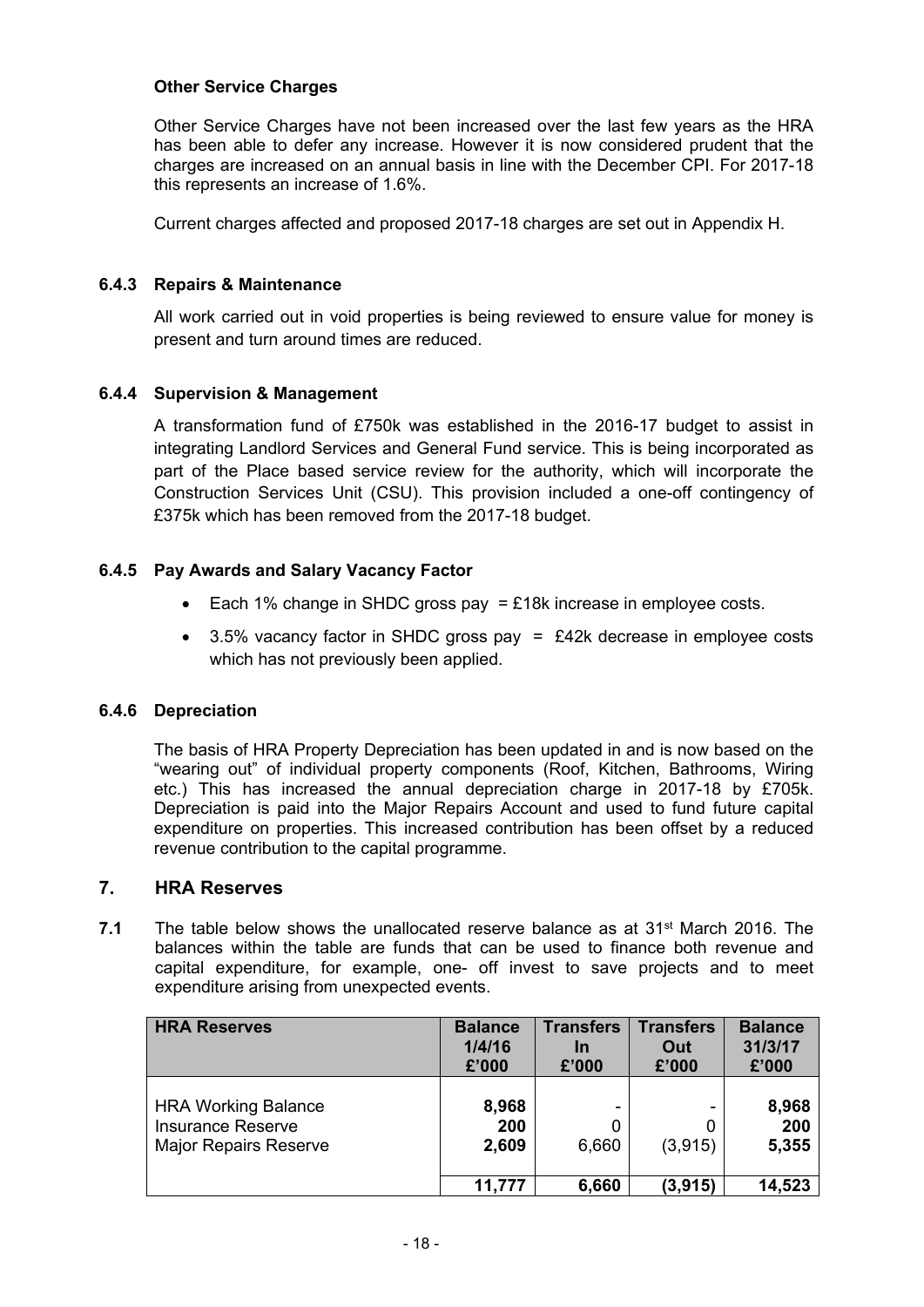**7.2** The Major Repairs Reserve will be used to finance capital investment within the HRA. (see Appendix E).

# **8. HRA Capital**

- **8.1** The HRA summary programme is shown in Appendix E.
- **8.2** Detailed planned maintenance programmes have been compiled from asset management data to address key decent homes criteria. The programme also includes:
	- Major area works environmental improvements on estates, and
	- IT / System works a replacement of the asset management system.
- **8.3** The programme also includes an Affordable Housing Programme to be delivered through new build and potential purchase in order to replace lost rent from increased right to buy sales. In total £15.6m has been allocated during the period of the MTFP from 2017-18 to 2020-21. This is an indicative programme as work is in progress on new build schemes with Welland Homes and a market survey is being carried out in respect of a potential buy back of ex-council properties in the district.

# **9. Risk, Key Issues, Sensitivity and Monitoring**

- **9.1** The Council must set a budget which is a realistic statement of its estimated income and expenditure for the coming year, based upon information currently available. The Council has a duty to take into account the demand for its services and the effect on council tax payers of meeting those demands at varying levels of services. Given the good management practices and sound financial and performance monitoring delivered in the past, the Council has the platform and expertise to deliver a balanced budget.
- **9.2** The following table details the key risks and issues identified and how we intend to treat them.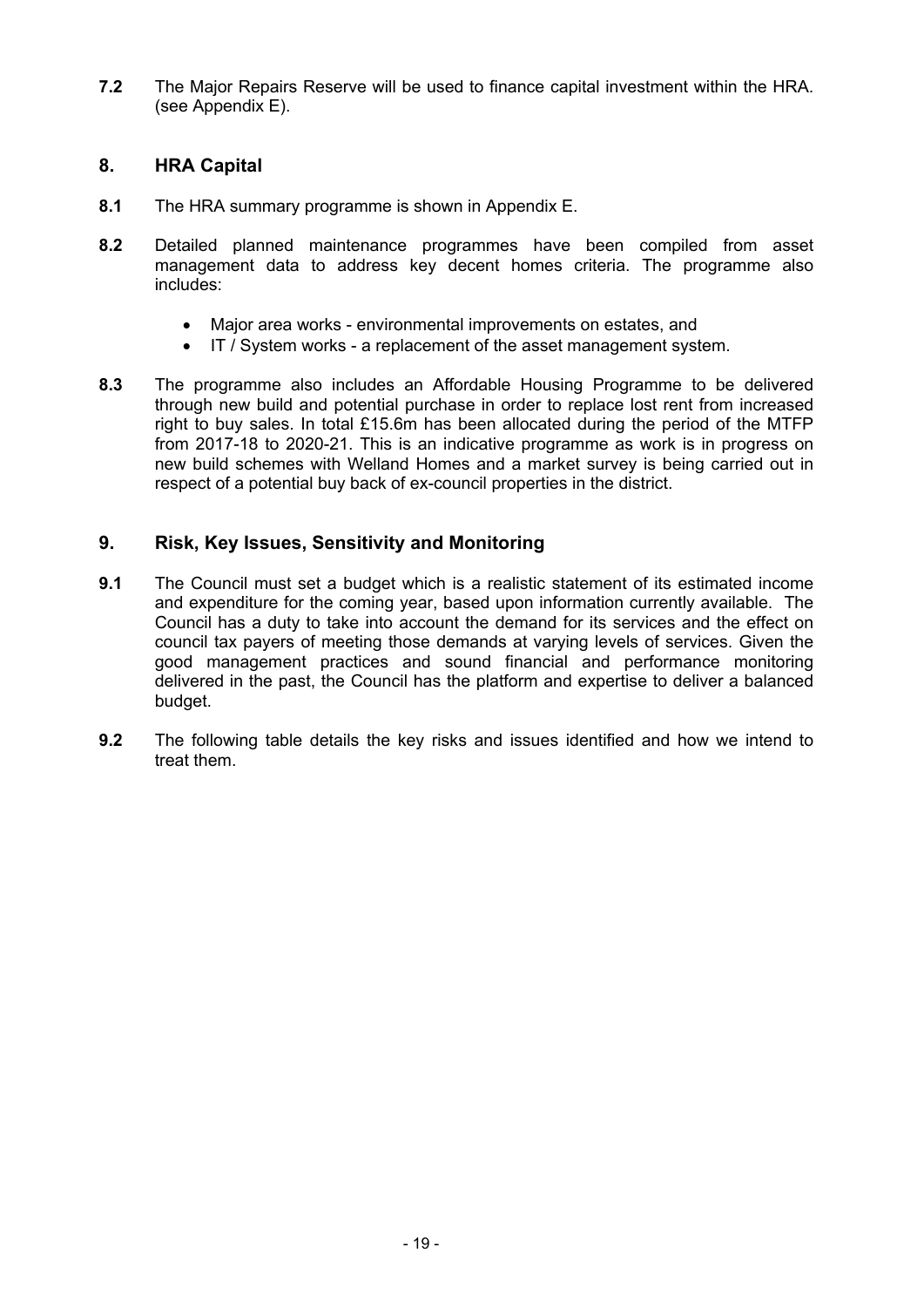| <b>Risk</b>                                                                                                                                | Likelihood | <b>Impact</b> | <b>Action</b>                                                                                                                                                                                                                                                              |
|--------------------------------------------------------------------------------------------------------------------------------------------|------------|---------------|----------------------------------------------------------------------------------------------------------------------------------------------------------------------------------------------------------------------------------------------------------------------------|
| Reduced public sector<br>funding from Central<br>Government                                                                                | High       | High          | Keep up to date with<br>developments and make<br>prudent budget<br>assumptions.                                                                                                                                                                                            |
| Low income levels from fees<br>and charges                                                                                                 | Medium     | Medium        | Revise spending plans                                                                                                                                                                                                                                                      |
| Continuation of low interest<br>rates                                                                                                      | High       | High          | Market advice and<br>forecasting. Mitigation by<br>diversification                                                                                                                                                                                                         |
| <b>Business rates retention</b><br>proposals leave Council<br>exposed to economic<br>fluctuations and rating appeals                       | Medium     | High          | Monitor developments & set<br>aside appropriate reserves<br>and provisions to help with<br>potential initial pressures and<br>fluctuations                                                                                                                                 |
| Pension fund deficit                                                                                                                       | Medium     | Medium        | Close links with LCC<br>pension fund<br>Increased contributions<br>following triennial review                                                                                                                                                                              |
| Additional bad debts as a<br>result of economic<br>circumstances                                                                           | Medium     | Medium        | Pro-active debt management<br>and pre-pay fee policies                                                                                                                                                                                                                     |
| Increased maintenance costs<br>of ageing physical assets                                                                                   | Medium     | Medium        | Asset management plan.<br>Pro-active rather than<br>reactive maintenance<br>programme                                                                                                                                                                                      |
| Inflation rises by more than<br>budgeted projections                                                                                       | Medium     | Medium        | Budget assumptions kept up<br>to date with most recent<br>projections.                                                                                                                                                                                                     |
| Growth plans may require<br>borrowing at some point in the<br>future                                                                       | High       | High          | Continue to closely monitor<br>and prioritise the Council's<br><b>Capital Financing</b><br>Requirement.                                                                                                                                                                    |
| <b>Compass Point Business</b><br>Services may be unable to<br>deliver an effective service<br>within the agreed reduced<br>contract price. | Low        | Medium        | <b>Reviewing Service Level</b><br>Agreements, activity levels<br>and service priorities                                                                                                                                                                                    |
| Garden Waste                                                                                                                               | High       | High          | A new one year pilot has was<br>introduced in 16-17 and has<br>continued into 17-18.                                                                                                                                                                                       |
| Court Income                                                                                                                               | High       | Low           | Court income projections are<br>considerably increased<br>following welfare reforms.<br>However the budget has not<br>been increased due to<br>concerns over collectability of<br>this income. A year-end<br>review will be undertaken to<br>inform future year's budgets. |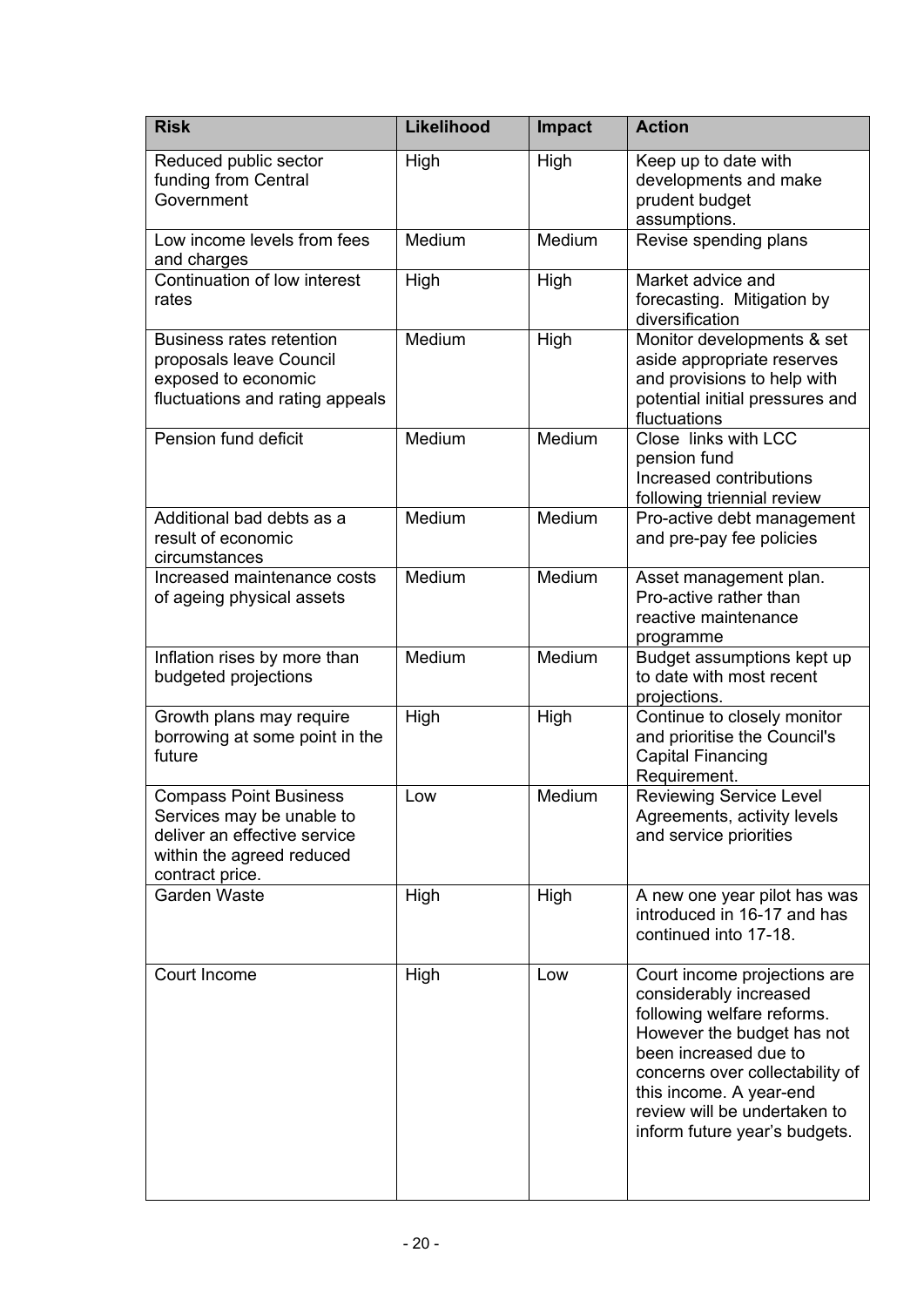| <b>Risk</b>                                                          | Likelihood | <b>Impact</b> | <b>Action</b>                                                                                                                                                                                                                           |
|----------------------------------------------------------------------|------------|---------------|-----------------------------------------------------------------------------------------------------------------------------------------------------------------------------------------------------------------------------------------|
| <b>Housing Benefit</b><br>Overpayments                               | High       | High          | The level of Housing Benefit<br>Overpayments and their<br>recoverability needs to be<br>monitored closely through the<br>year in order to ensure<br>budget levels are<br>appropriate.                                                   |
| Universal Credit                                                     | High       | <b>Medium</b> | The implementation of the<br>Universal credit may impact<br>on the General Fund both in<br>terms of running costs for the<br>Benefits service and<br>additional demand on other<br>council services. This will be<br>closely monitored. |
| Increased risk that liability<br>insurance premiums will<br>increase | Medium     | Low           | Prepare to go to the market<br>again if premiums exceed<br>market trends.                                                                                                                                                               |

# **10. Consultation, Timetable and Links to Other Strategies**

- **10.1** The budget has been subject to consultation on the website during January with commentary invited from council tax payers, business rate payers and key stakeholders.
- **10.2** It is important to have clear and agreed timetables for the budget process so that statutory requirements are met. Each year a timetable will be agreed with Corporate Management Team prior to the start of the process (i.e. around July each year).
- **10.3** The Council has adopted a corporate risk management strategy and financial risk management is integrated into the Council's overall management and decision making processes. This ensures a robust and well integrated risk management programme, which will help the Council to identify and manage key strategic risks facing it, in pursuit of its corporate objectives.
- **10.4** A Performance Framework has been developed to manage delivery of the new priorities described in the Council's Corporate Plan. The annual business planning process will run alongside the budget setting process to ensure an integrated approach of performance and finance.

## **11. Treasury Management Policy and Investment Strategy**

- **11.1** The Treasury Management Policy and Investment Strategy (Appendix G) pulls together the decisions of capital investment, use of reserves, our cash flow and revenue budgets.
- **11.2** The Treasury Management Strategy covers two main areas:
	- Capital plans and associated Capital Prudential Indicators